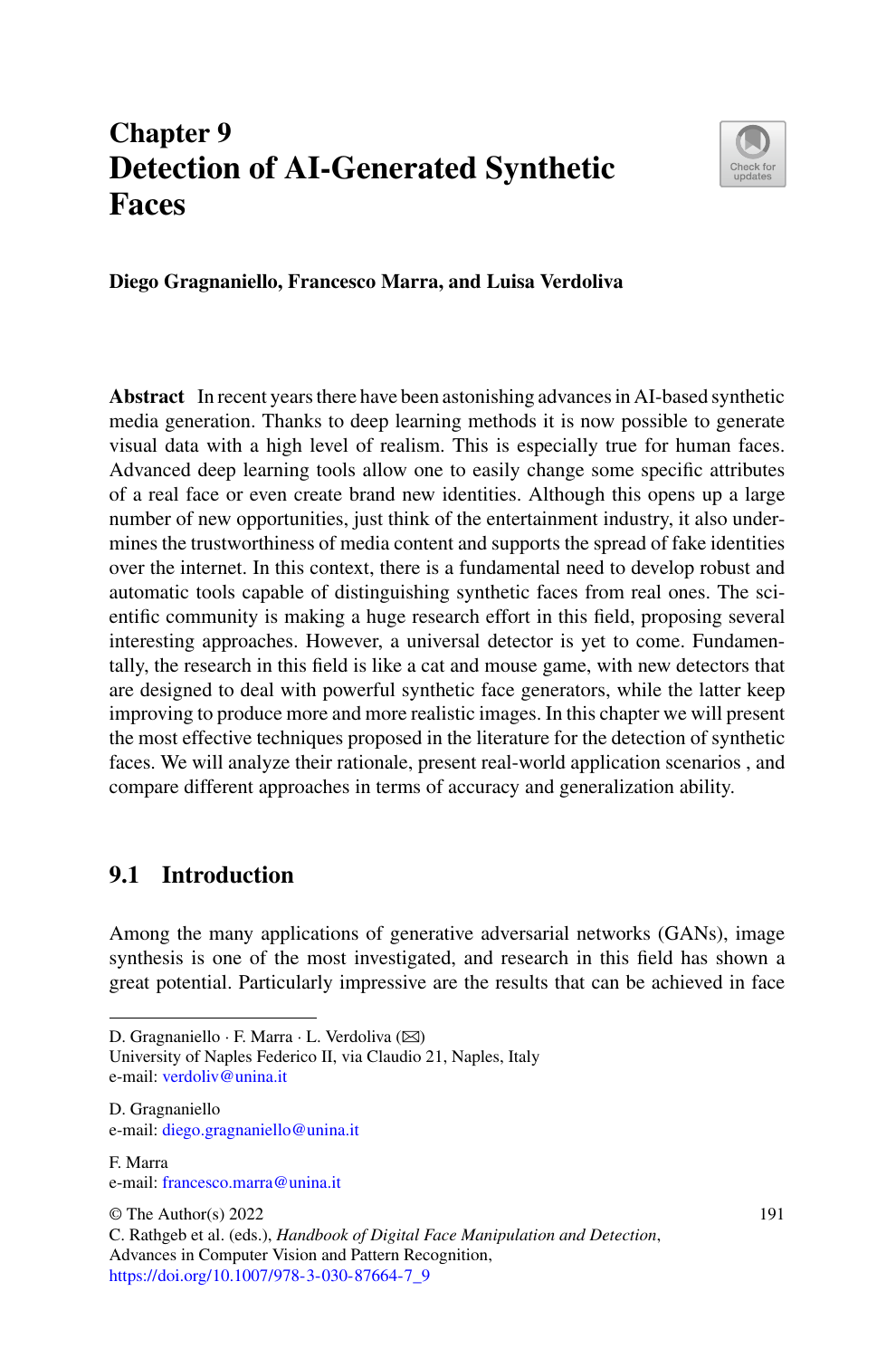

**Fig. 9.1** Fully synthetic face images generated by different GAN architectures. Top, from left to right: images generated using the method proposed in [\[20](#page-19-0)], BEGAN [\[3\]](#page-18-0), and ProGAN [\[25\]](#page-19-1) at two different resolutions. Bottom, images generated by StyleGAN [\[27\]](#page-19-2) (left) and StyleGAN2 [\[28](#page-19-3)] (right)

<span id="page-1-0"></span>generation, with images of higher and higher resolution quality, as also shown by the examples of Fig. [9.1](#page-1-0) which depict the evolution of synthetic faces over time. The visual appearance of the images generated by the latest GAN architectures is so realistic that it deceives even the experienced and attentive observer. This raises major concerns on the possible malicious use of such tools. For example, they can be used to create fake profiles on social networks and, more in general, they can be used to spread false information over the web. Therefore, it is urgent to develop automatic tools that can reliably distinguish real content from synthetic content.

Despite their high visual quality, GAN images are characterized by specific artifacts left from the generation process that can be used to develop effective tools for their detection. In some cases, their synthetic origin can be identified by visual inspection due to the presence of semantic inconsistencies, such as color anomalies or lack of symmetries. More generally, these images present invisible artifacts, closely linked to the architecture of the generative network, which can be extracted through appropriate processing steps. These artifacts represent very strong clues, which can be exploited even when synthetic images appear perfectly realistic. In fact, GANgenerated images have been shown to embed a sort of artificial fingerprints [\[36](#page-19-4), [60](#page-21-0)], specific to each individual GAN architecture. Such patterns also show themselves as peaks in the Fourier domain, not present in the spectral distribution of natural images [\[16,](#page-18-1) [18,](#page-19-5) [61](#page-21-1)] (see Fig. [9.2\)](#page-2-0).

Many of the detectors proposed so far for GAN-generated faces explicitly use the features described above, while others exploit them implicitly by relying on convolutional neural networks suitably trained on very large datasets [\[52\]](#page-20-0). Typically, these solutions show very good performance in distinguishing synthetic faces from real ones. However, they often require that the training set include a sufficient number of examples of the specific GAN architecture that generated images in the test set.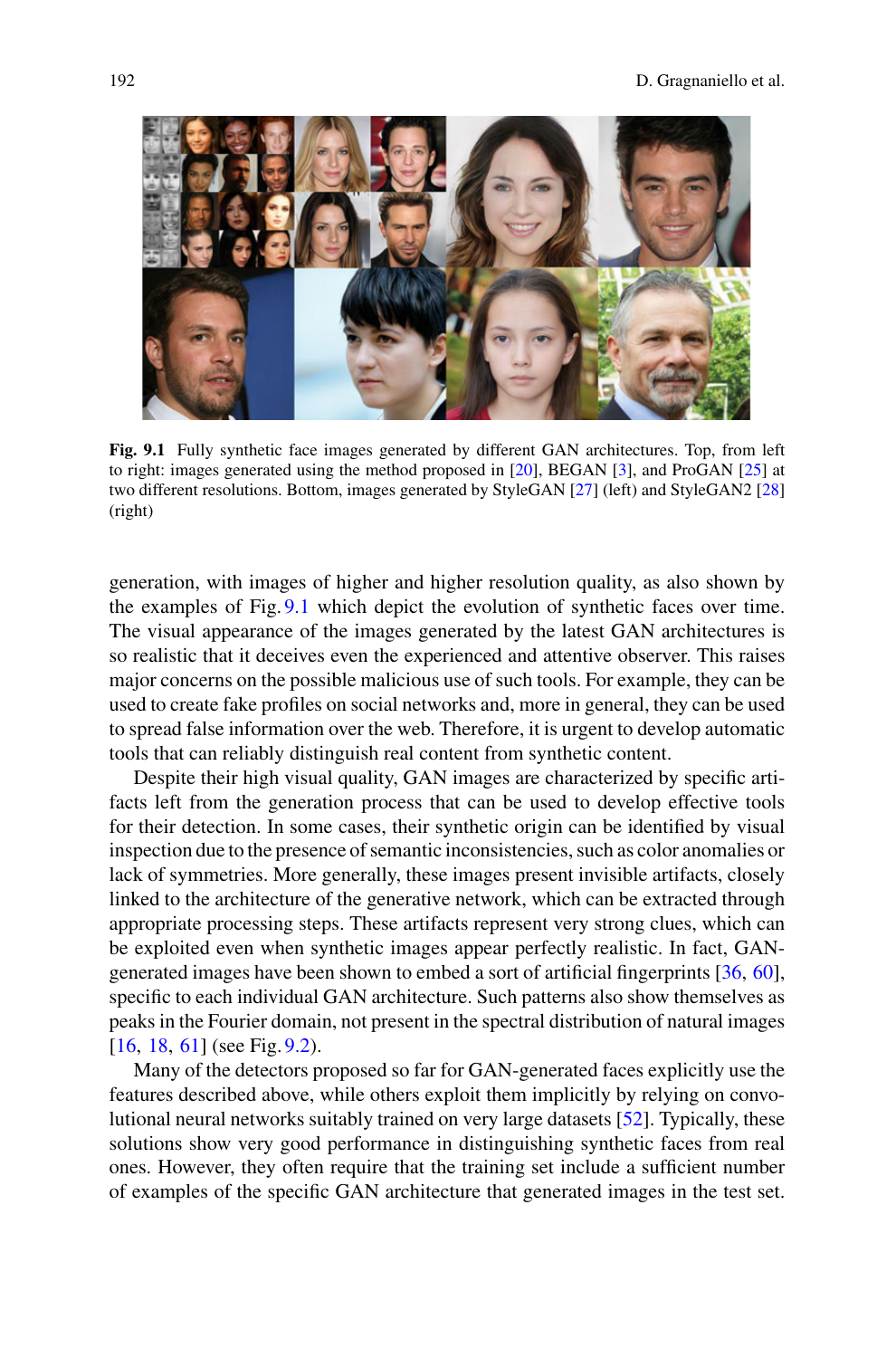

Fig. 9.2 GAN fingerprints extracted in the spatial domain (left) and traces of synthetic images in the frequency domain (right)

<span id="page-2-0"></span>Hence, the limited generalization capability is a major problem for current GAN image detectors. As new AI-based models for synthesizing faces are proposed by the day, it is very important to propose solutions that can generalize to new unseen examples. Likewise, robustness is a major challenge, as images are routinely compressed and resized on social networks and valuable clues can be easily reduced or destroyed.

In this chapter, after briefly reviewing the main GAN architectures for face generation, we carry out an analysis of the state-of-the-art detection techniques. We will first present the notion of artificial fingerprints and then describe the major detection methods. We will also present an investigation on the performance of the most promising detectors by testing their generalization and robustness ability on several recent GAN architectures. Besides providing a baseline, this comparative analysis allows us to single out some key features of successful solutions, clearing the way for the design of new and more effective tools.

## **9.2 AI Face Generation**

Progress on synthetic face generation has been possible thanks to the development of deep learning techniques especially autoencoders and generative adversarial networks [\[20\]](#page-19-0), but also the availability of large-scale public face datasets. Early works were trained on very small face images dataset, while more recent ones rely on the CelebA dataset [\[33\]](#page-19-6), that includes more than 200k face images of 10k identities, its extension CelebA-HQ with 30k images, and FFHQ [\[27](#page-19-2)] that comprises 70k highquality images collected from Flickr.

AI face generation methods can be roughly classified in the following categories:

• *Fully synthetic faces*: generated faces are synthesized completely from scratch. Some examples have been already shown in Fig. [9.1.](#page-1-0) Beyond the availability of high resolution face images, some specific strategies have been of key importance to produce more accurate and realistic faces than those produced by the basic GAN architecture [\[20](#page-19-0)]. A major breakthrough came with the ProGAN architecture proposed in [\[25\]](#page-19-1), where high resolution has been achieved by growing both the generator and discriminator progressively during the training process. Another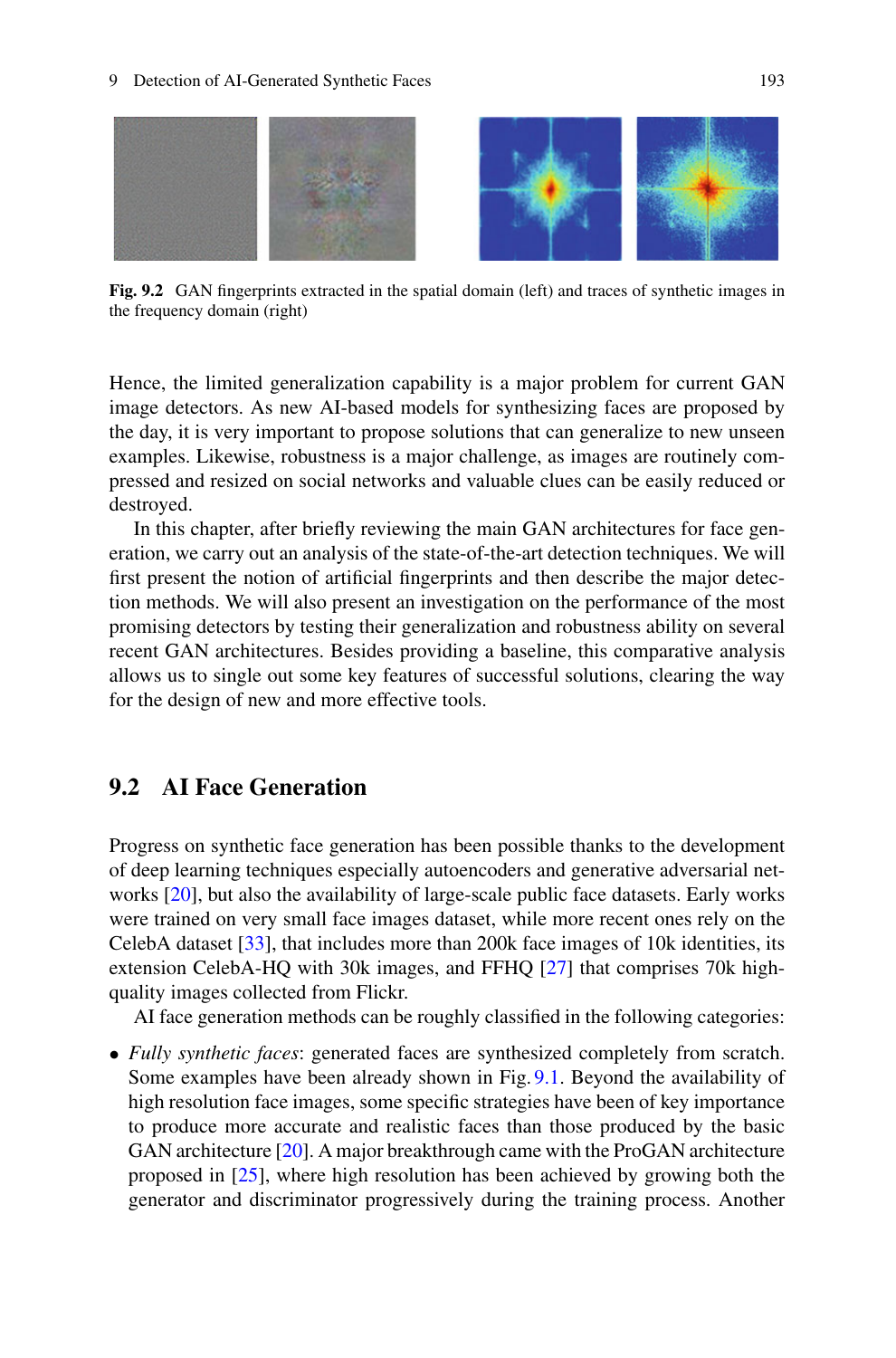

**Fig. 9.3** Images manipulated by changing a face attribute (left) and images where two identities are fused together (right)

<span id="page-3-1"></span>significant improvement can be found in several works that rely on style transfer to gain more control in the synthesis process and that led to several successful architectures: StyleGAN<sup>1</sup> [\[27](#page-19-2)], StyleGAN2 [\[28\]](#page-19-3) and the recent variant adaptive discriminator augmentation (ADA) [\[26\]](#page-19-7).

- *Face attributes modification*: beyond synthesizing faces from scratch, it is also possible to modify an attribute of a real face, such as gender, age, skin, or hair color. Conditional GANs represent a very effective tool to address this task and many different approaches have been proposed in the literature and that allow a surprisingly realistic result [\[32,](#page-19-8) [46](#page-20-1), [51,](#page-20-2) [55,](#page-20-3) [62](#page-21-2)]. More sophisticated modifications let to change the pose or the facial expression [\[49](#page-20-4), [58\]](#page-20-5). In Fig. [9.3](#page-3-1) (left), some examples are shown. It is worth underlining that these manipulations do not change the original identity of the involved subject. Some of these approaches can be found in some mobile applications, such as the popular  $\text{FaceApp}^2$ .
- *Face blending*: this category comprises methods that are able to fuse the identities from two different face images. The resulting identity is neither non-existent nor preserved, but the resulting face mixes both identities in one. In Fig. [9.3](#page-3-1) (right) some examples of face identity blending<sup>3</sup> are presented using the approach proposed in [\[30](#page-19-9)].

## **9.3 GAN Fingerprints**

Early work on synthetic media forensics has focused on extending successful approaches and methods of real multimedia forensics to this new domain. In particular, device and model fingerprints represent formidable assets to perform a wide array of forensic tasks, from source attribution to forgery detection and localization, to blind image clustering. Device fingerprints have been first exposed in the seminal work of Chen et al. [\[34](#page-19-10)] and Lukas [\[9\]](#page-18-2). Due to sensor imperfections, each camera

<span id="page-3-0"></span><sup>1</sup> [https://thispersondoesnotexist.com/.](https://thispersondoesnotexist.com/)

<span id="page-3-2"></span><sup>2</sup> [https://play.google.com/store/apps/details?id=io.faceapp.](https://play.google.com/store/apps/details?id=io.faceapp)

<span id="page-3-3"></span><sup>3</sup> [https://openai.com/blog/glow/.](https://openai.com/blog/glow/)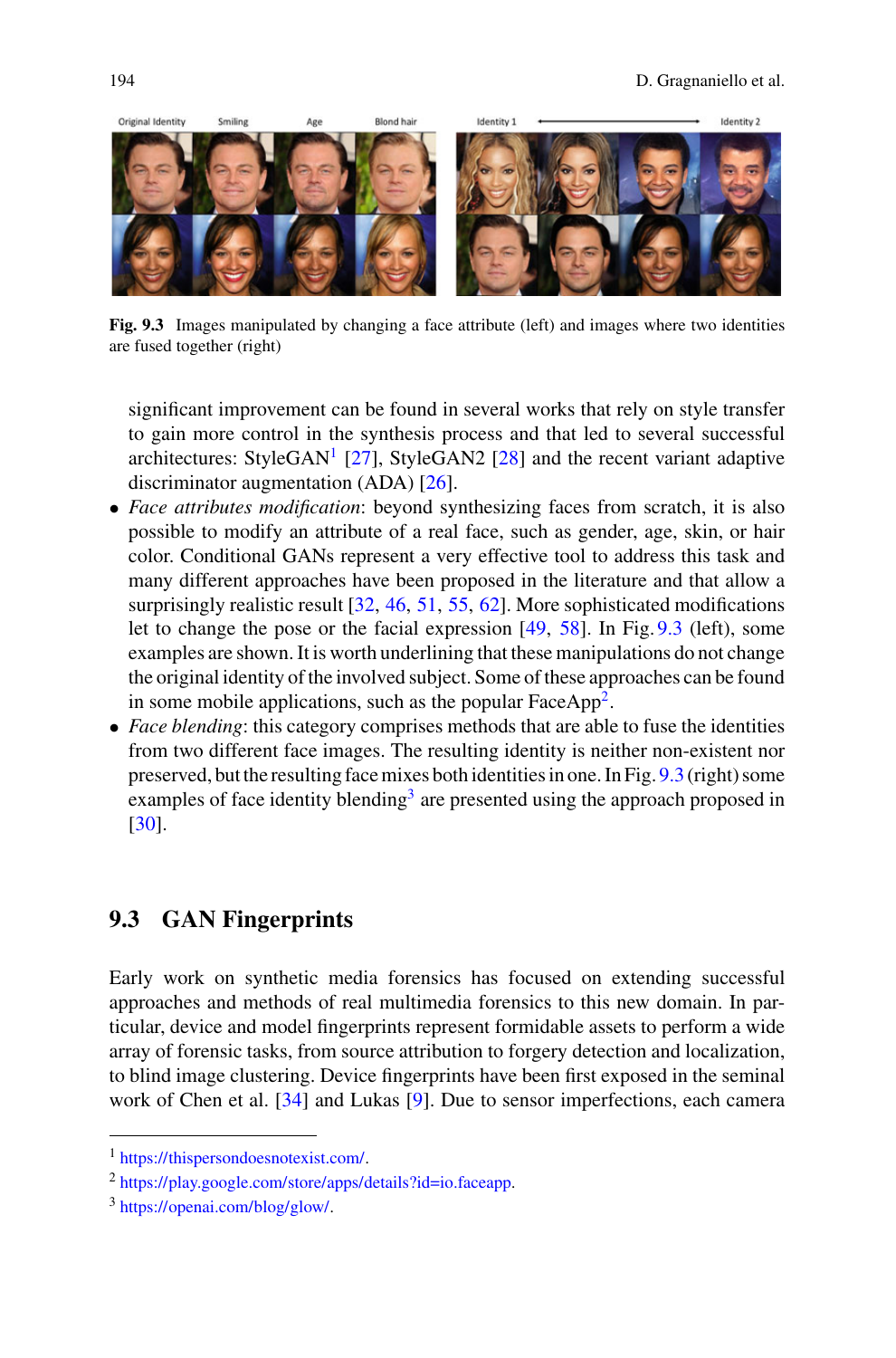presents a so-called photo-response non-uniformity (PRNU) which leaves on each acquired image traces that are unique of that device and stable in time. This imagelike pattern represents therefore a device fingerprint, which can be reliably estimated from sample images of the device.

Given their potential, extending such tools to synthetic media has an obvious appeal. The existence of "artificial" GAN fingerprints was first demonstrated in [\[36](#page-19-4)]. These fingerprints are extracted using the very same procedure adopted for real fingerprints. More specifically, for a generic image  $X_i$  generated by a given GAN a high-pass filter, i.e., a denoiser, is used to remove the semantic image content:

$$
R_i = X_i - f(X_i) \tag{9.1}
$$

Then, we assume the residual to be the sum of a *non-zero* deterministic component, the fingerprint  $F$ , and a random noise component  $W_i$ 

$$
R_i = F + W_i \tag{9.2}
$$

Accordingly, the fingerprint is estimated by a simple average over the available residuals

$$
\widehat{F} = \frac{1}{N} \sum_{i=1}^{N} R_i
$$
\n(9.3)

As the number of averaged residuals grows, a weak but stable pattern emerges, which characterizes uniquely the GAN architecture. The whole procedure is outlined in Fig. [9.4.](#page-4-0) Once the GAN fingerprint has been extracted from 200 to 300 GAN images, it can be compared by means of the normalized cross-correlation with the noise residual extracted from the image under test. Experiments carried out in [\[36\]](#page-19-4) prove



<span id="page-4-0"></span>**Fig. 9.4** Pipeline for GAN fingerprint extraction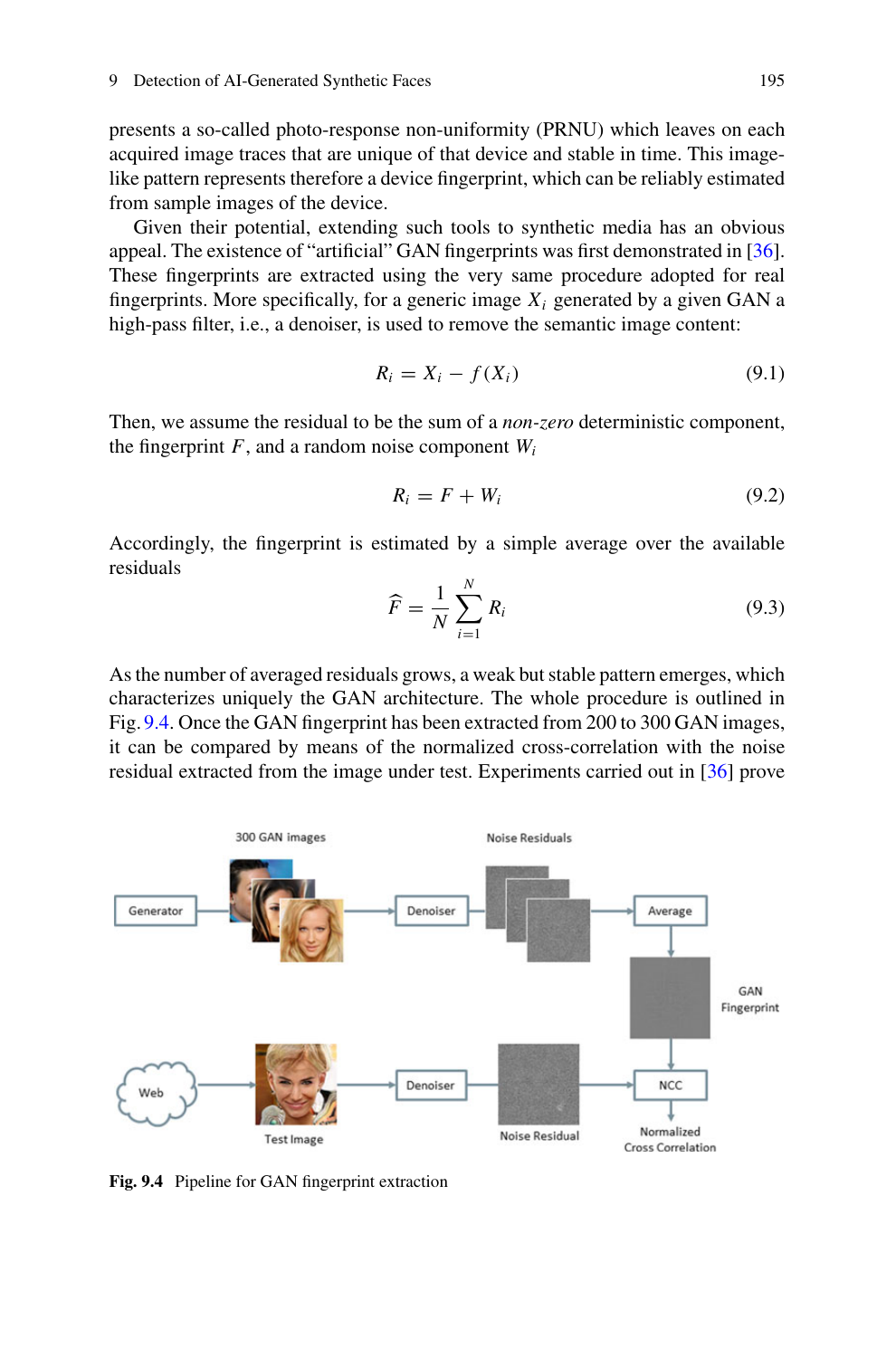

<span id="page-5-0"></span>**Fig. 9.5** Correlation of CycleGAN (left) and ProGAN (right) residuals with same/cross-GAN fingerprints

that such fingerprints can be used to reliably tell apart real images from synthetically generated ones, and also to attribute an image to its source GAN.

As an example, Fig. [9.5](#page-5-0) shows the histograms of the correlation coefficients between image residuals and fingerprint of two GAN architectures. On the left, the GAN-A fingerprint is considered, with green/red colors indicating images generated from the same (GAN-A) or the other (GAN-B) network. The cross-GAN histogram is evenly distributed around zero, indicating no correlation between generated images and unrelated fingerprints. On the contrary, the same-GAN histogram is shifted around larger values, testifying of a significant correlation with the correct fingerprint. The behavior is very similar when GAN-B residuals are considered and the roles are reversed, on the right. In both cases the two distributions are well separated, allowing reliable discrimination.

In [\[60\]](#page-21-0) fingerprint extraction is addressed by means of a supervised deep learning scheme, where the fingerprint maximizes the correlation with images generated by the same-GAN. Under this setting, both image-like fingerprints, like in [\[36](#page-19-4)], and compact vectorial fingerprints can be used. The sophisticated extraction process further improves the performance. Moreover, the experiments prove that different fingerprints arise not only due to different GAN architectures but also from small differences in the training of the same architecture, enabling fine-grained model authentication. Also, GAN fingerprints are shown to persist across different image frequencies and patches and are not biased by GAN artifacts. Both [\[36](#page-19-4)] and [\[60\]](#page-21-0) suggest that the regular patterns observed in GAN fingerprints are due to the up-sampling operations typical of the synthesis network, while instance-level peculiarities depend on the specific filters learned in training.

In [\[1](#page-18-3), [28\]](#page-19-3) attribution of GAN generated images to their source is pursued through GAN inversion. The idea is to provide the test image as target to a set of generators. The likely source is the generator that ensures the minimum reconstruction error. In fact, a GAN architecture cannot perfectly generate a synthetic image that has been produced by another GAN architecture nor it can perfectly reproduce a real image. The projection-based method of [\[28](#page-19-3)] was used to prove that an image was synthesized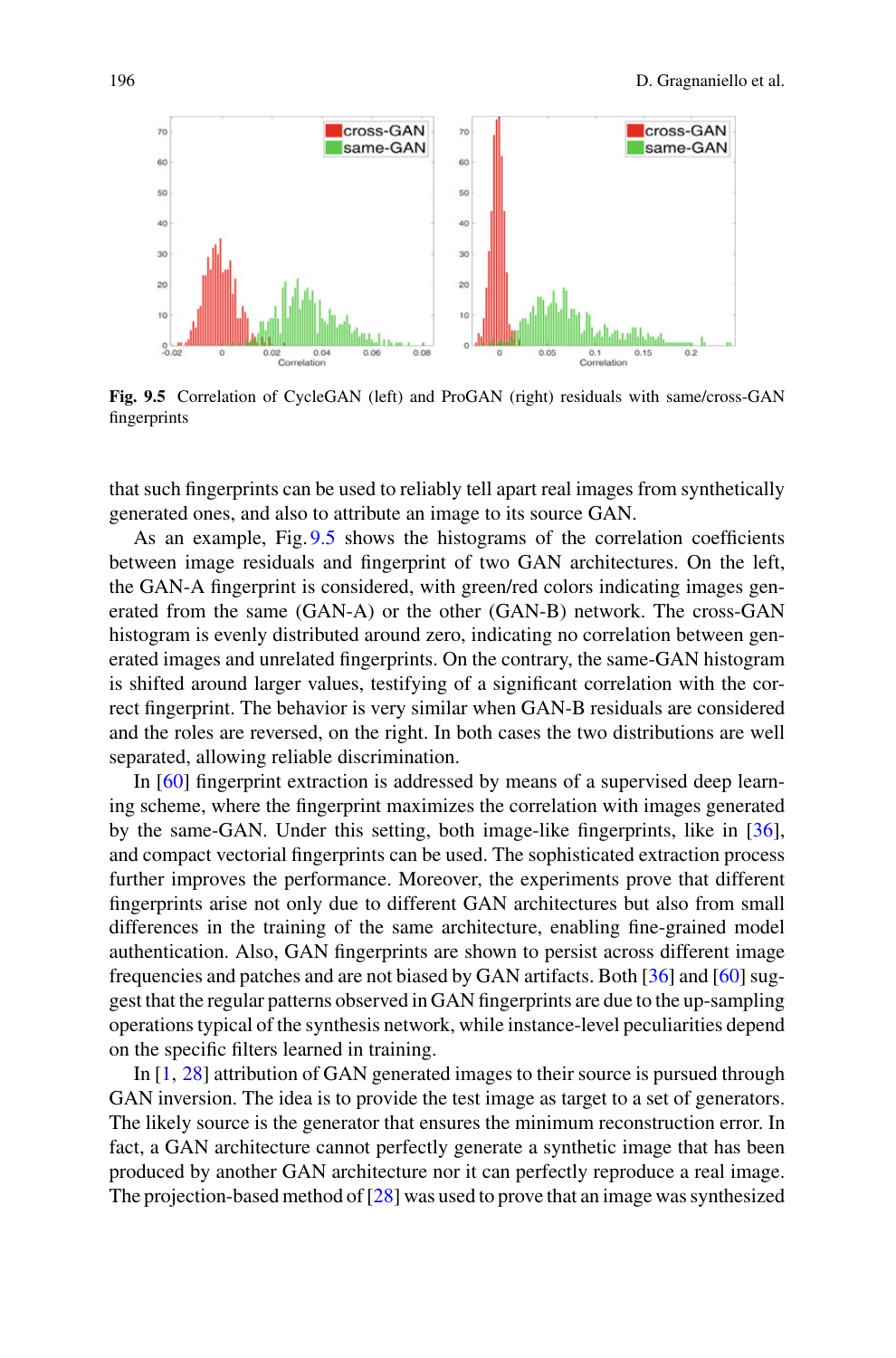#### 9 Detection of AI-Generated Synthetic Faces 197



**Fig. 9.6** Target face (**a**) and generated faces at different iterations (**b**, **c**, **d**). In one case (top) the GAN model is not able to perfectly reproduce the target real face, while it succeeds in perfect reconstruction (bottom) with a target image generated by the GAN itself, that is, face (**a**) is identical to (**d**)

<span id="page-6-0"></span>by a specific GAN network. We show such a result in Fig. [9.6,](#page-6-0) where the target image (a) and the output of the GAN generation process at different iterations are shown. We can observe that in one case (top figure) the GAN is not able to perfectly reproduce the target face, since it is real, while in the second case the target face is perfectly reproduced by the GAN generator (bottom figure), which demonstrates that it was generated by that GAN model.

## **9.4 Detection Methods in the Spatial Domain**

Most of the techniques that aim at distinguishing AI-generated faces from real ones rely on some sort of artifacts, either visible, such as unnatural facial traits, or invisible, like pixel-level statistical inconsistencies that suggest the presence of a generative process. In this section we present detection approaches that work in the original spatial domain. They all use a neural classifier, eventually, but differ for the nature of the features on which the classification is based, handcrafted, or data-driven.

## *9.4.1 Handcrafted Features*

Several handcrafted discriminative features have been proposed to detect generated face images, typically based on the visual inspection of GAN imagery and on prior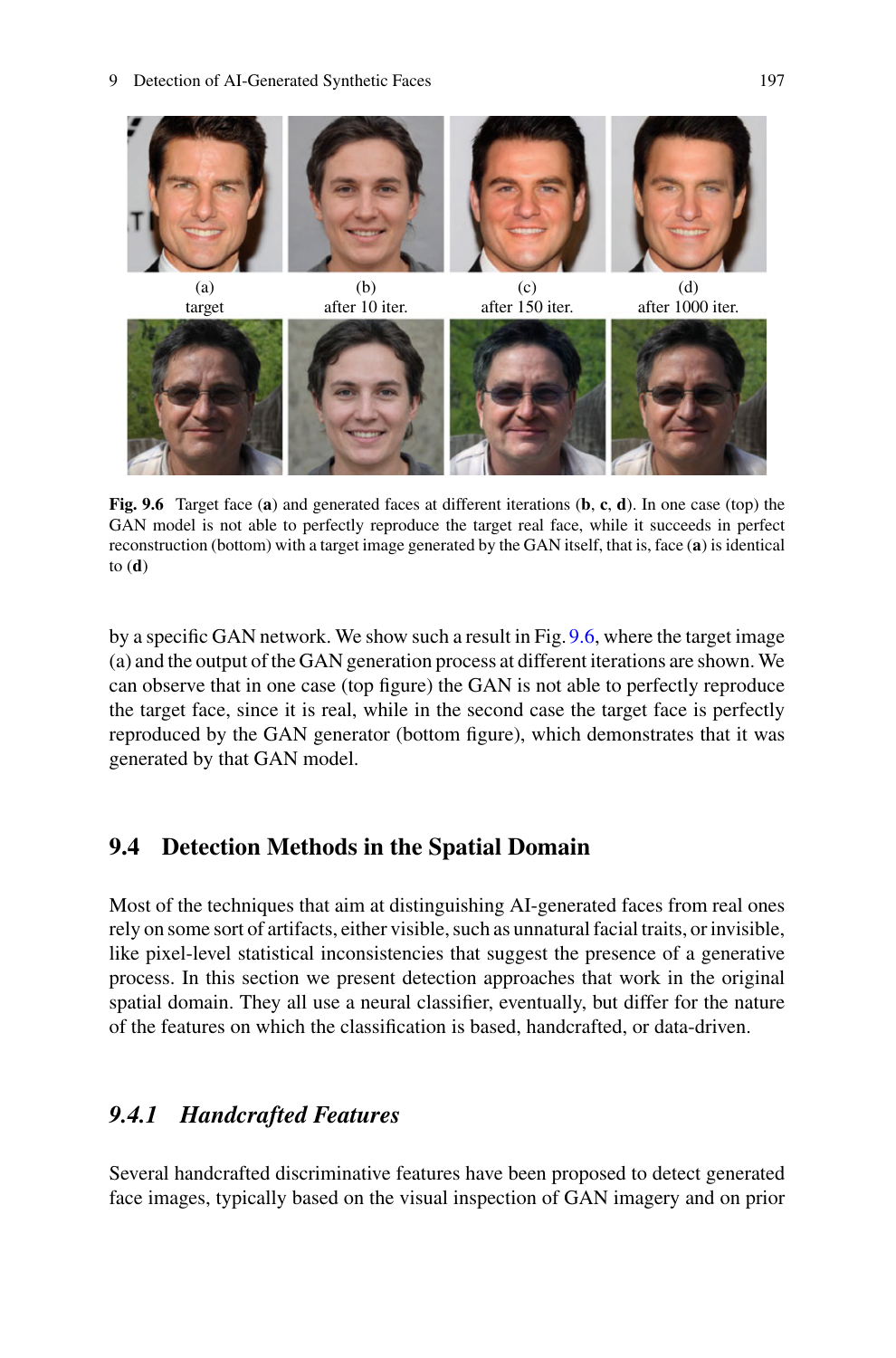knowledge of the relevant architectures. In the following we describe the most common and effective ones.

- *Face asymmetries*. Synthetic faces are often characterized by unnatural asymmetries. Indeed, to the best of our knowledge, no specific constraint on symmetry is imposed in the generation phase, probably because of technical difficulties. Therefore, symmetry emerges only as a common feature of the training data and cannot be ensured for all tiny details, however significant for a human observer. For example, GAN images sometimes present eyes with different colors, or asymmetric specular reflections, different earrings, or only on earrings, or ears with markedly different characteristics (see Fig. [9.7\)](#page-8-0). These artifacts are exploited in [\[39\]](#page-20-6), where simple features are built in order to capture them, such as the correlation between the eyes in suitable color spaces. To exploit asymmetric corneal specular reflections a detector is proposed in [\[23](#page-19-11)] based on inconsistencies between light sources reflected in the two eyes. However, this approach needs high-resolution images in order to correctly segment the light spots in both eyes and then compare them, which is not the case of most social networks. This problem is tackled in [\[22](#page-19-12)], where a super-resolution module is used, trained to preserve generation artifacts. After the resolution increase, a CNN is used which pools different feature maps on the basis of facial key-points.
- *Landmark locations*. Just like for symmetry, no explicit constraint can be imposed in the generation process to ensure the correct positioning of facial landmark points. As a consequence, it may happen that all individual face parts are generated with a high level of realism and with many details, but their relative locations are unnatural. Based on this observation, the method proposed in [\[57\]](#page-20-7) uses the locations of the facial landmark points, like the tips of the eyes, nose, and the mouth, as discriminative features for detection.
- *Color features*. GANs produce by design only a limited range of intensity values, and do not generate saturated and/or under-exposed regions. While this is a good property to ask of a photo, a large number of natural face images do present extreme-valued pixels, and their absence suggests a synthetic origin. This fact is exploited in [\[40\]](#page-20-8) by measuring the frequency of saturated and under-exposed pixels in each image. Turning to color, current GANs are known to not accurately preserve the natural correlation among color bands. This property is exploited in [\[31\]](#page-19-13) where the chrominance components of the image are high-pass filtered and their co-occurrence matrices are computed to form discriminative features for detection. Indeed, co-occurrences of high-pass filtered images are popular tools in image forensics since invisible artifacts are often present in the highfrequency signal components [\[12\]](#page-18-4). Thus, co-occurrence matrices extracted from the RGB channels are also used in [\[42\]](#page-20-9) as the input of a CNN and, similarly, in [\[2\]](#page-18-5) co-occurrences across color bands are computed to capture discriminative information.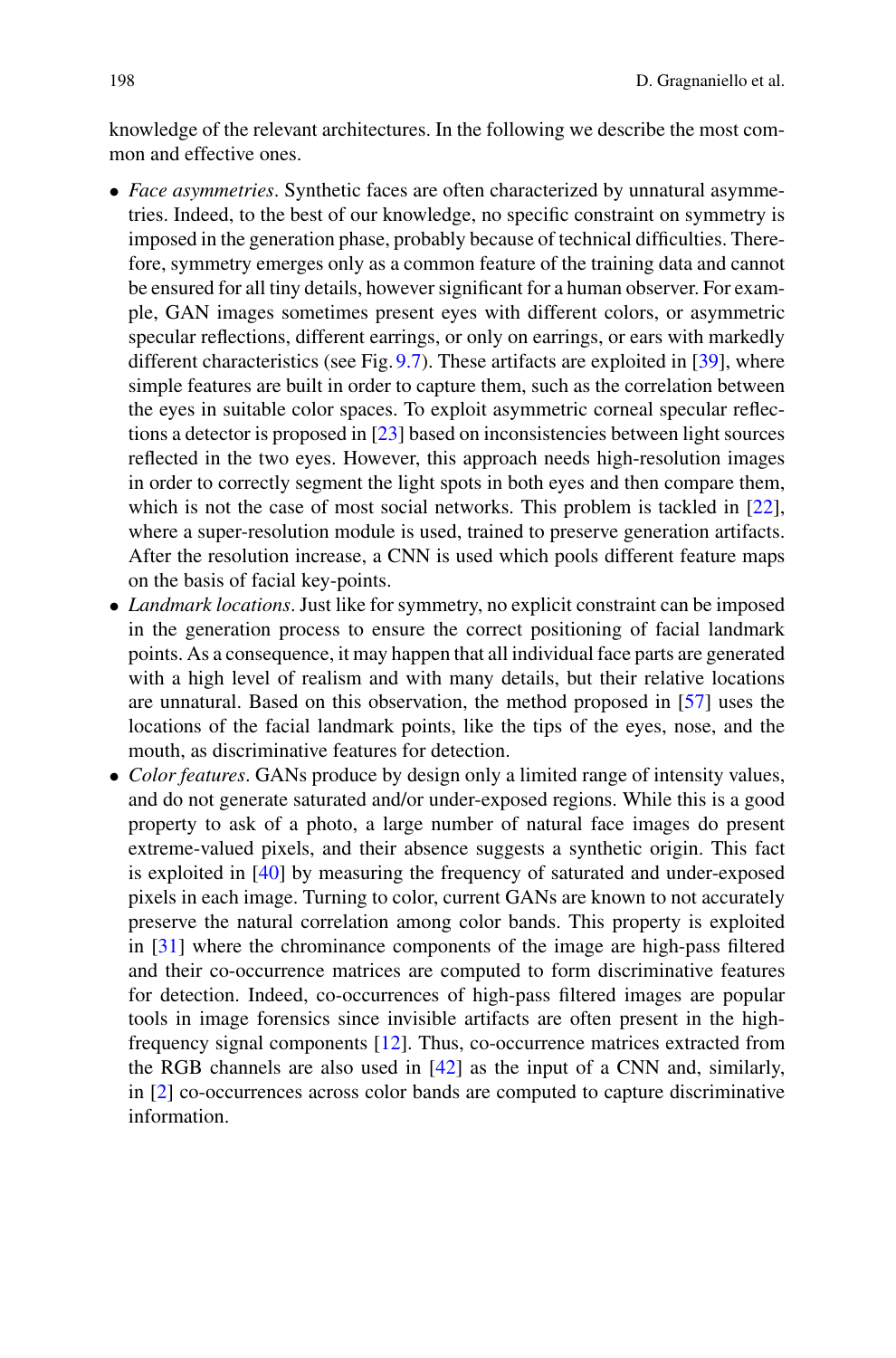

**Fig. 9.7** Examples of GAN synthetic faces with visible artifacts. A generated face with asymmetric earrings (left) and a face with eyes of different colors

## <span id="page-8-0"></span>*9.4.2 Data-Driven Features*

Deep networks, in particular Convolutional Neural Networks (CNNs), have proven to adapt well to multimedia forensic tasks [\[48\]](#page-20-10). A first investigation of detectors based on very deep networks is carried out in [\[35\]](#page-19-14), where state-of-the-art pre-trained CNNs, like Xception, Inception, and DenseNet, are shown to ensure excellent performance for GAN image detection. In particular, they turn out to outperform CNN models specifically tailored to forensics tasks and trained from scratch, especially in the most challenging scenarios. More recently, Xception [\[11\]](#page-18-6) has been used also in [\[15](#page-18-7)] as the backbone of a strategy that includes an attention mechanism.

In [\[53](#page-20-11)], following an approach originally proposed in Deepxplore [\[45\]](#page-20-12), detection is based on the neurons' activity at each layer of the network. Experiments carried out on the challenging DFDC dataset show that the neurons' activity provides detailed information about the network behavior and leads to improved classification performance and higher robustness against adversarial attacks. In [\[24](#page-19-15)] both detection and attribution are pursued by means of a three-level hierarchical framework. The first level distinguishes real images from manipulated ones, the latter are then classified in the second level as retouched or generated from scratch, and these latter are finally attributed to the generating GAN architecture in the third level. At each level, a CNN is used for feature extraction and an SVM for classification.

GAN architectures typically includes up-sampling stages, which produce a typical checkerboard pattern. To exploit this trace, in  $[41]$  $[41]$  an ad hoc self-attention mechanism is proposed to replace plain global pooling in the final layers of the CNN.

#### **9.5 Detection Methods in the Frequency Domain**

The checkerboard pattern mentioned in the previous Section shows its traces very clearly in the frequency domain. In fact, the up-sampling operations give rise to quasi-periodic patterns which result in strong peaks in the image spectrum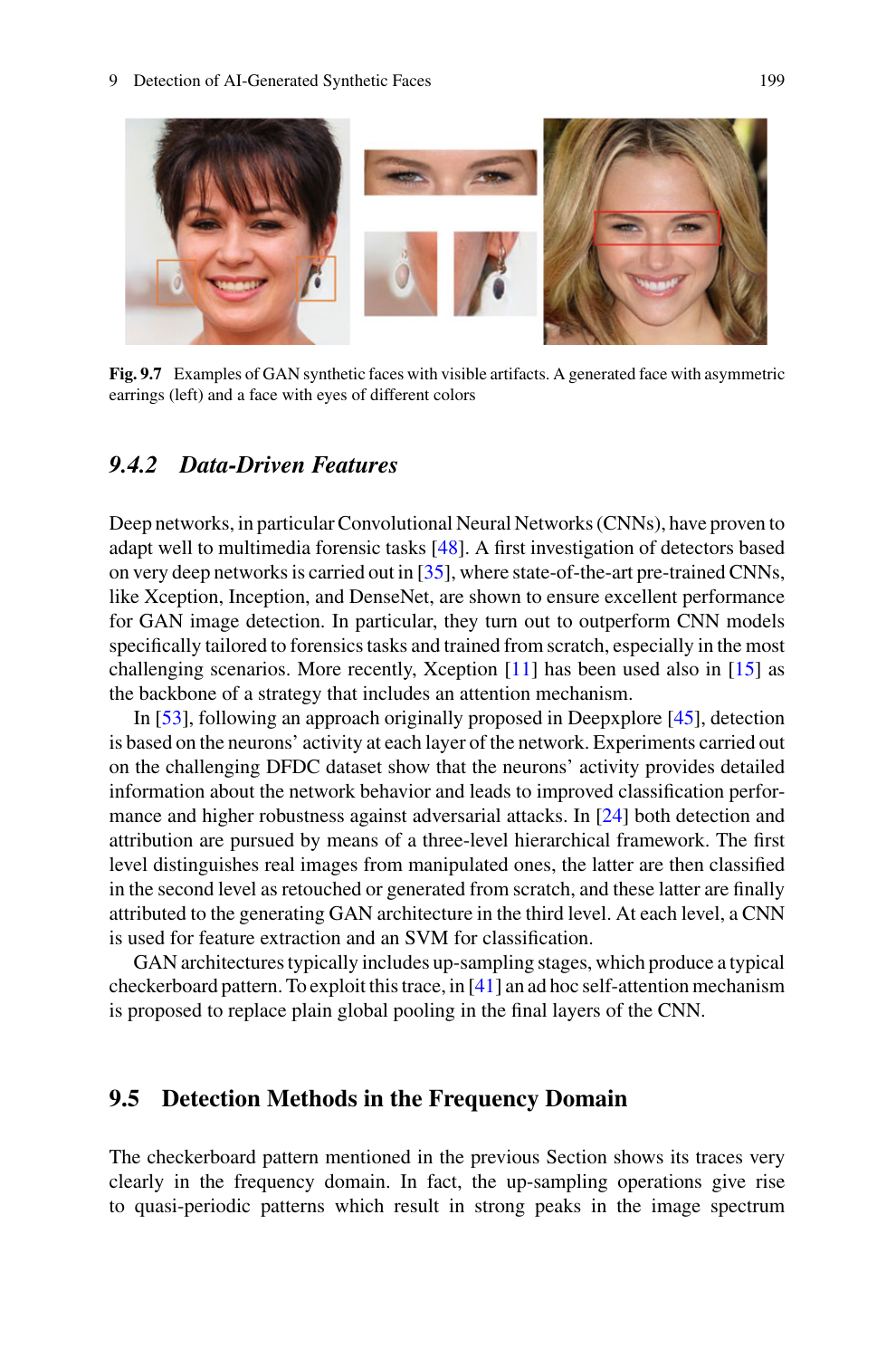

**Fig. 9.8** A real image and its Fourier transform (left) a GAN image generated using starGAN [\[10](#page-18-8)] and its Fourier transform (right). In this last case it is possible to observe clear peaks in the spectrum

<span id="page-9-0"></span>(see again Fig. [9.2](#page-2-0) for generic images and Fig. [9.8](#page-9-0) for faces). Based on this observation, a detector is proposed in [\[61\]](#page-21-1) which takes the frequency spectrum instead of image pixels as input for a CNN. A frequency-domain analysis is also performed in [\[18\]](#page-19-5) to investigate the presence of artifacts across different network architectures, datasets, and resolutions. Then, a CNN-based classifier is trained with Fourier spectra taken from both real images and their synthetic versions obtained through an adversarial autoencoder. Also [\[17\]](#page-19-16) shows that GAN images do not faithfully mimic the spectral distributions of natural images. Various generative architectures are considered, based both on GANs and autoencoders, and the spectra of the generated images are compared with those of real ones. It results that the spectrum decay along the radial dimension is markedly different in the two cases, with fake images that exhibit higher energy at mid-high frequencies than real ones, which corresponds to small-scale correlations. To exploit these findings, a KNN classifier is trained using the energy spectral distribution as an input feature. Along the same line, in [\[16](#page-18-1)] a parametric model is used to fit the decay function of the Fourier spectrum and a classifier is trained on the fitting parameters. It is worth noting that both approaches propose also countermeasures to limit the appearance of such spectral artifacts by means of a simple post-processing [\[17](#page-19-16)] or a spectral loss to be used during GAN training  $[16]$  $[16]$ .

Frequency analyses have been also widely used to detect generated images shared online. Indeed, images uploaded to the web are very often coded using the JPEG standard, based on the Fourier-like discrete cosine transform (DCT). For synthetic images, this compression step may reveal distinctive traces of the generation process, absent in real images, which can be used for reliable detection. As an example, for generated images, the most significant digit of the quantized DCT coefficients violates the well-known Benford's law. Based on this evidence, in [\[4\]](#page-18-9) a compact feature vector is extracted from the DCT coefficients and used to train a random forest classifier. Frequency-aware features are learned in the DCT domain in [\[47\]](#page-20-14) to exploit both local and global frequency clues. On one hand, the proposed approach learns the global DCT coefficients where it is easier to spot fake faces. On the other hand, block-wise DCT frequency statistics are computed as complementary features to improve detection.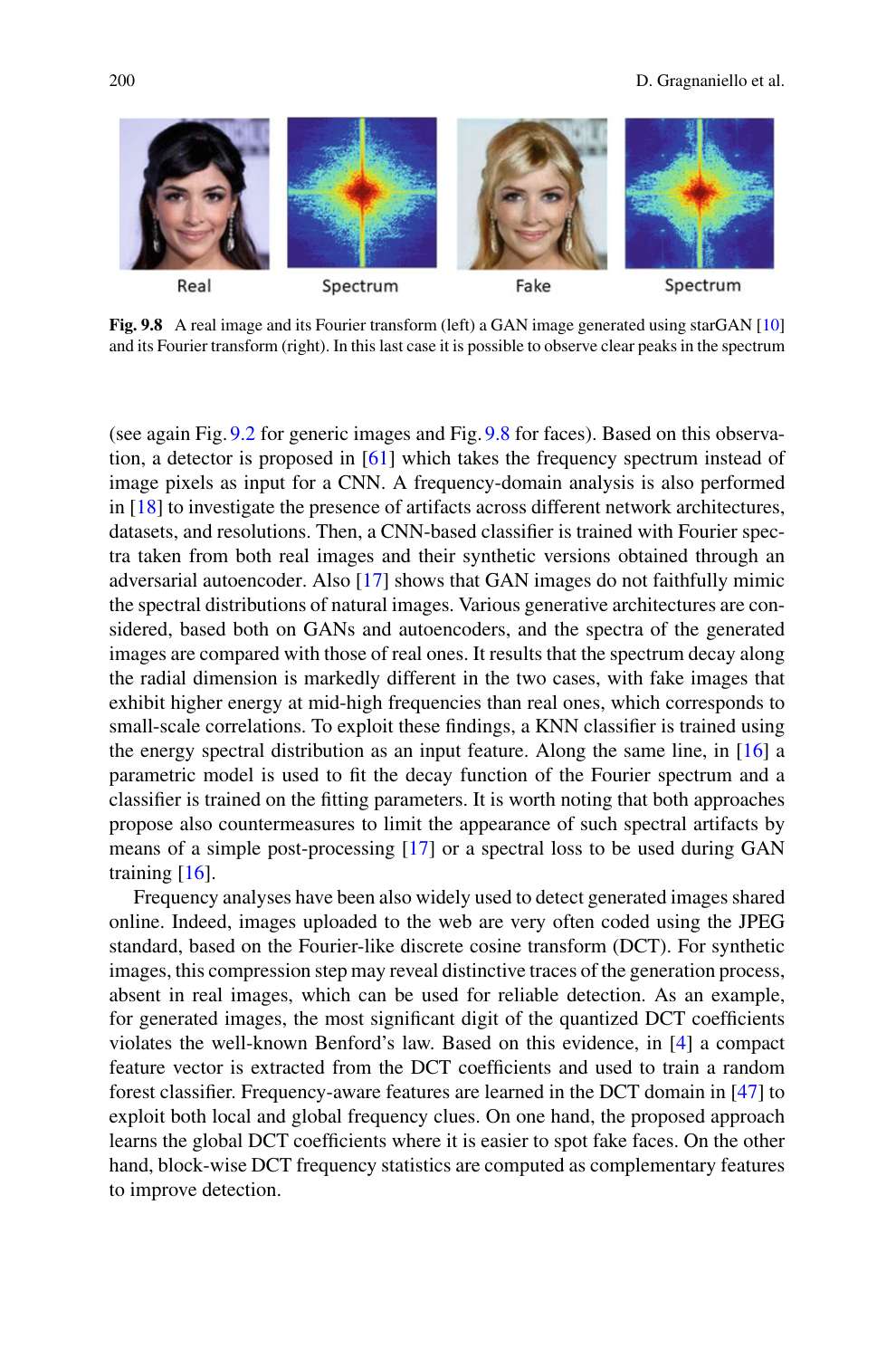#### **9.6 Learning Features that Generalize**

Fully supervised approaches are typically very effective when the GAN images under test come from a model that is also present in training. However, often they fail to generalize to data generated by new unseen models. This phenomenon has been shown both in [\[29\]](#page-19-17) and in [\[14\]](#page-18-10), where some interesting experiments are carried out that highlight the inability of both handcrafted and data-driven features to support cross-dataset generalization. In the following we will review some of the methods proposed so far to address this issue.

- *Few-shot and incremental learning*. In [\[14](#page-18-10)] a strategy based on few-shot learning is proposed to increase transferability. An autoencoder with a bipartite hidden layer is trained. Then, the input image is projected onto a latent vector where the information needed to make the real/synthetic decision is disentangled from the image representation. This allows for higher detection rates in cases where only a few training samples of an unseen GAN architecture are available. In [\[38](#page-19-18)], instead, an approach based on incremental learning is proposed to update the detector to new data (i.e., new GAN architectures) made available at different times. A few representative template vectors of the known architectures are kept in a compact memory. In this way, the network can be re-trained on new data of a novel architecture without forgetting the old ones. Despite the improved generalization, these methods still require some examples of the new GAN architecture, which could not be available in a real scenario.
- *Augmentation*. A different solution is proposed in [\[56\]](#page-20-15). The idea is to carry out augmentation by Gaussian blurring so as to force the discriminator to learn more general features while discarding noise-like patterns that impair the training. A similar approach is followed in [\[54\]](#page-20-16) where a standard pre-trained model, ResNet50, is further trained with a strong augmentation based on compression and blurring. Experiments show that, even by training on a single GAN architecture, the learned features generalize well to unseen architectures, datasets, and training methods. The comparative analysis of  $[21]$ , instead, shows that by avoiding any subsampling in the first layer of the network ensures improved detection results. This finding is also confirmed by studies on no-subsampling network architectures for more general multimedia forensics tasks [\[37\]](#page-19-20).
- *Patch-based learning*. A different perspective is adopted in [\[8](#page-18-11)] where a fully convolutional patch-based classifier with limited a receptive field is proposed. The authors prove the importance of focusing on local patches rather than on the global structure of the image, and hence ensemble the patch-wise decisions to obtain the overall prediction.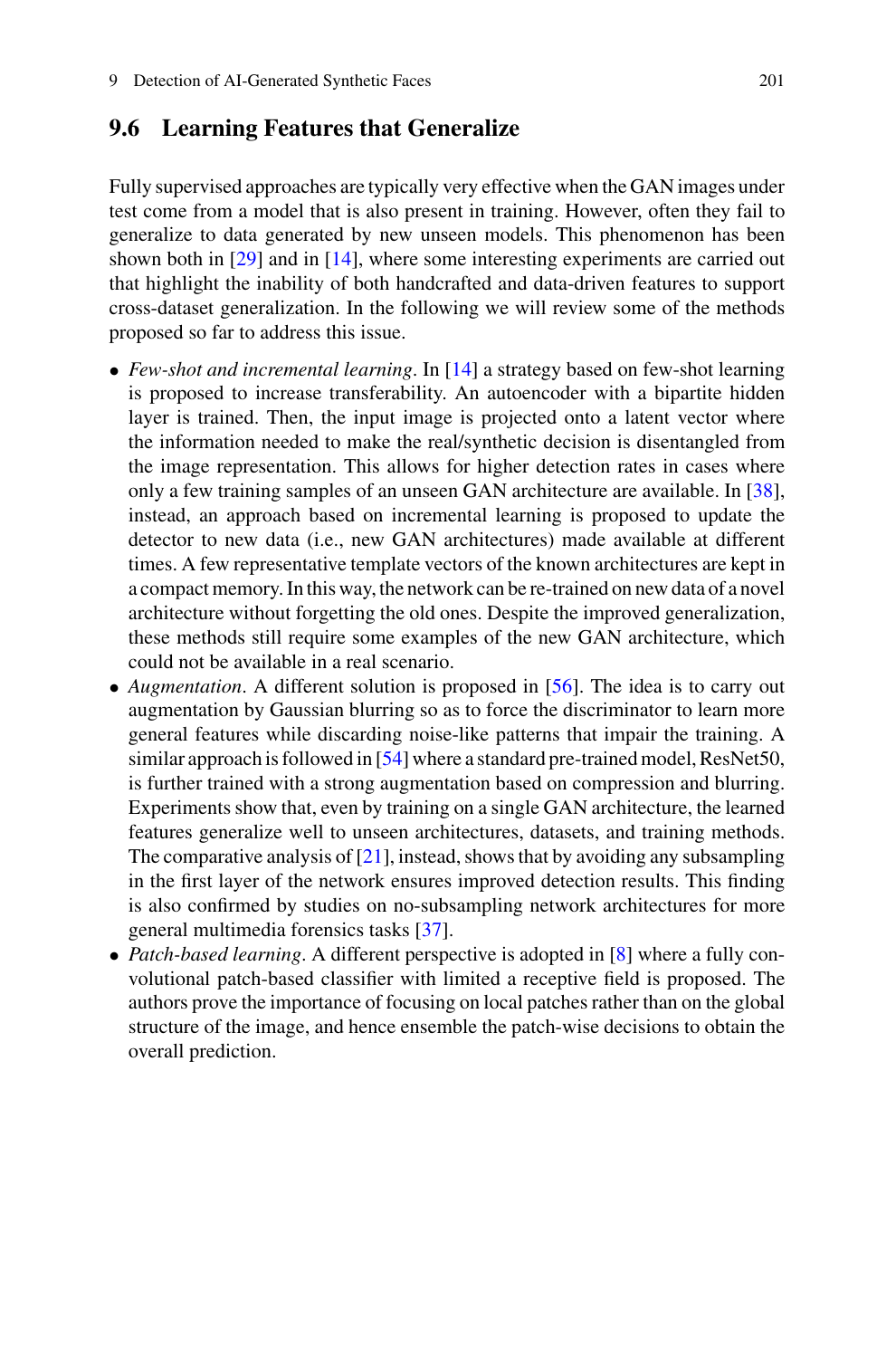#### **9.7 Generalization Analysis**

Early techniques proposed for the detection of AI-generated faces were evaluated in an ideal scenario in which both the training and testing samples were generated by the very same AI (or small variations thereof). In this setting, even a simple approach like a shallow CNN can reach almost perfect performance [\[2](#page-18-5), [4](#page-18-9), [18,](#page-19-5) [35,](#page-19-14) [42\]](#page-20-9). As already discussed in the previous section, the detection performance drops on images generated by different GAN architectures. In this chapter, we will analyze the ability of several AI face detectors to generalize on synthetic images that are not used during training.

Following the protocol proposed in [\[54\]](#page-20-16), we train all the detection methods on a large dataset of pristine images from LSUN, while synthetic images are generated using 20 ProGAN models [\[25](#page-19-1)], each trained on a different category, for a grand total of more than 700k images. All images have a resolution of  $256 \times 256$  pixel and a subset of 4k images are used for validation. The test dataset comprises both same-resolution and higher resolution  $(1024 \times 1024)$  images generated by various GAN architectures: StyleGAN [\[27](#page-19-2)], StyleGAN2 [\[28\]](#page-19-3), BigGAN [\[6](#page-18-12)], CycleGAN [\[62](#page-21-2)], StarGAN [\[10](#page-18-8)], RelGAN [\[55\]](#page-20-3), and GauGAN [\[44](#page-20-17)]. Then we have a large dataset of real images both low-resolution and high-resolution ones, as specified in [\[21\]](#page-19-19).

In this analysis, the following synthetic image detectors are considered: Xception [\[35\]](#page-19-14), SRNet [\[5](#page-18-13)], Spec [\[61](#page-21-1)], M-Gb [\[56](#page-20-15)], Co-Net [\[42](#page-20-9)], Wang2020 [\[54\]](#page-20-16), PatchForensics [\[8\]](#page-18-11). Beyond these methods that are specifically proposed for GAN image detection, we also include SRNet that was instead originally proposed for steganalysis. In fact, both steganalysis and image forensics have a very similar goal, i.e., detecting hidden traces in the image, and methods proposed for steganalysis have often shown a great potential also in forensics [\[52](#page-20-0)]. More specifically, to better preserve features related to noise residual, SRNet avoids down-sampling in the first layers of the network.

To manage both low- and high-resolution images in the test phase, we adopt the strategy proposed in the original papers. In particular, for M-Gb, FFD and Patch-Forensics, the image is resized to the dimension of network input, meanwhile for Spec the central clip of size  $224 \times 224$  is considered. The remaining techniques are applied on the whole test image without clipping/resizing it since they include a global average pooling. The list of the analyzed approaches and their test strategy are summarized in Table [9.1.](#page-12-0)

Results are shown in Fig. [9.9](#page-12-1) for low-resolution (top) and high-resolution (bottom) images in terms of several performance metrics: area under the receiver-operating curve (AUC), accuracy at the fixed threshold of 0.5, and probability of detection for a 5% (Pd@5%) and 1% (Pd@1%) false alarm rate (FAR). Performance in terms of AUC on low-resolution (LR) images are very good, considering that there is a misalignment between training and testing data, with several methods exceeding the 0.9 level. However, accuracy results are much less encouraging, since a fixed threshold is used. Indeed, we noticed that each GAN architecture needs a different threshold to be set. Hence, without sample images generated from a specific GAN, it is hard to set the correct threshold. Considering the Pd@FAR metric, results become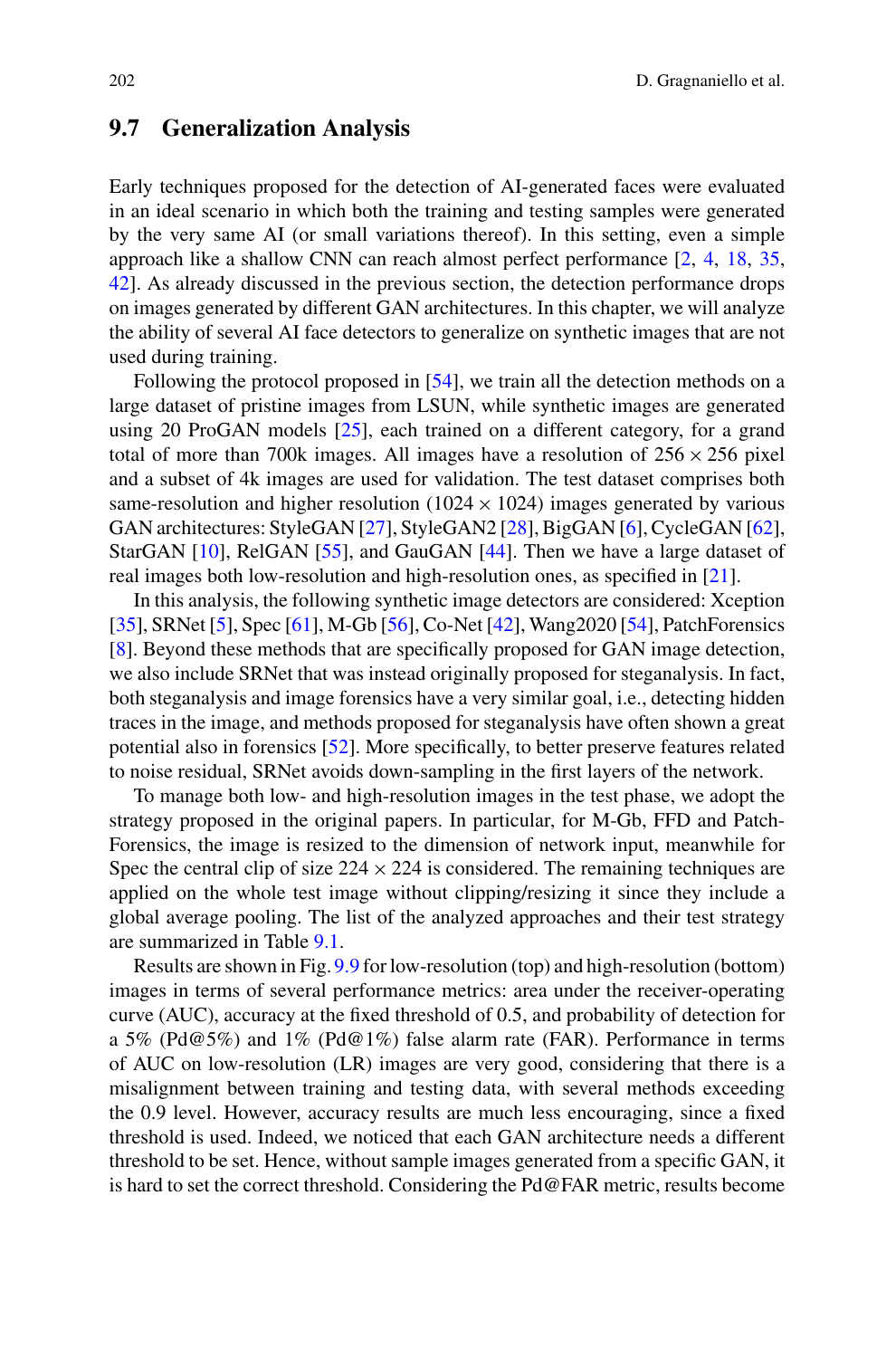| References        | Acronym        | Test strategy                       |  |
|-------------------|----------------|-------------------------------------|--|
| $[35]$            | Xception       | No cropping and no resizing         |  |
| $\left[5\right]$  | <b>SRNet</b>   | No cropping and no resizing         |  |
| [61]              | Spec           | Central cropping (224 $\times$ 224) |  |
| $[56]$            | M-Gb           | Resizing (128 $\times$ 128)         |  |
| $[42]$            | $Co-Net$       | No cropping and no resizing         |  |
| $[15]$            | FFD.           | Resizing (299 $\times$ 299)         |  |
| $\left[54\right]$ | Wang2020       | No cropping and no resizing         |  |
| $\lceil 8 \rceil$ | PatchForensics | Resizing (299 $\times$ 299)         |  |

<span id="page-12-0"></span>**Table 9.1** List of the methods used in our analysis together with the test strategy, as proposed in the original papers



<span id="page-12-1"></span>**Fig. 9.9** Results of the methods under comparison in terms of AUC, Accuracy, Pd@5% and Pd@1% for all the tested methods on low-resolution (top) and high-resolution images (bottom)

worse, and only a few methods are able to ensure a good detection ability for highresolution images. It is interesting to observe that the ranking of the methods change based on the specific metric.

#### **9.8 Robustness Analysis**

In this section we present a robustness analysis of the GAN detectors analyzed in the previous section. In fact, it is important to understand to which extent these detectors are affected by post-processing operations such as image compression or resizing that is commonly applied when images are uploaded on a social network. These operations could strongly reduce the low-level inconsistencies. For example in Fig. [9.10](#page-13-0) it is shown the spectrum of GAN images when resizing and compression operations have been applied. One can observe that by reducing the size of the image the peaks in the Fourier domain tend to vanish, while enlarging the image further enhances those artifacts. Compression reduces the Fourier artifacts that completely disappear if the quality factor is too low (below 70).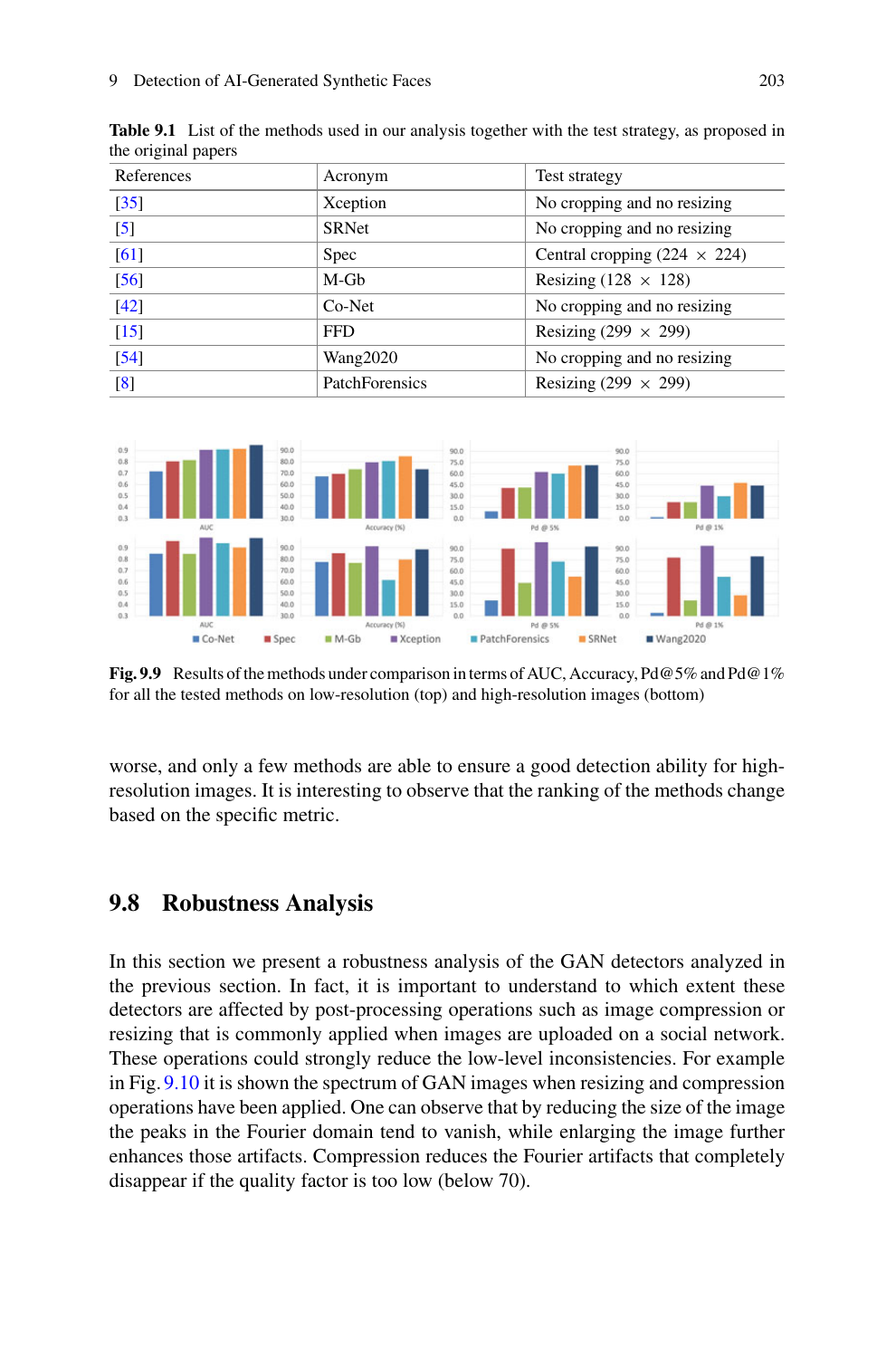

**Fig. 9.10** Fourier transform of a GAN image by varying its dimensions using different resizing factors (top) and by applying JPEG compression at different quality levels (bottom)

<span id="page-13-0"></span>

<span id="page-13-1"></span>**Fig. 9.11** Results of the methods under comparison in terms of Pd@5% by varying the JPEG quality compression level and by resizing the images at different factors. LR images are both enlarged and reduced in size, while HR images are only reduced

Figure [9.11](#page-13-1) reports the Pd@5% performance for low-resolution and high-resolution images for varying compression factors and resizing scales. Several methods suffer dramatic impairments as soon as they move away from the ideal case of no compression and 100% scale. For example, we can notice that a 2x downsampling has a catastrophic effect, as justified by the fact that peaks completely disappear in the Fourier spectrum (see again Fig. [9.10\)](#page-13-0). The most robust methods are those that benefit by a strong augmentation, in addition we can observe the good performance of SRNet on compressed images. Overall these experiments suggest that there is still much room for improvements with respect to the existing solutions, especially in terms of robustness to compression and resizing.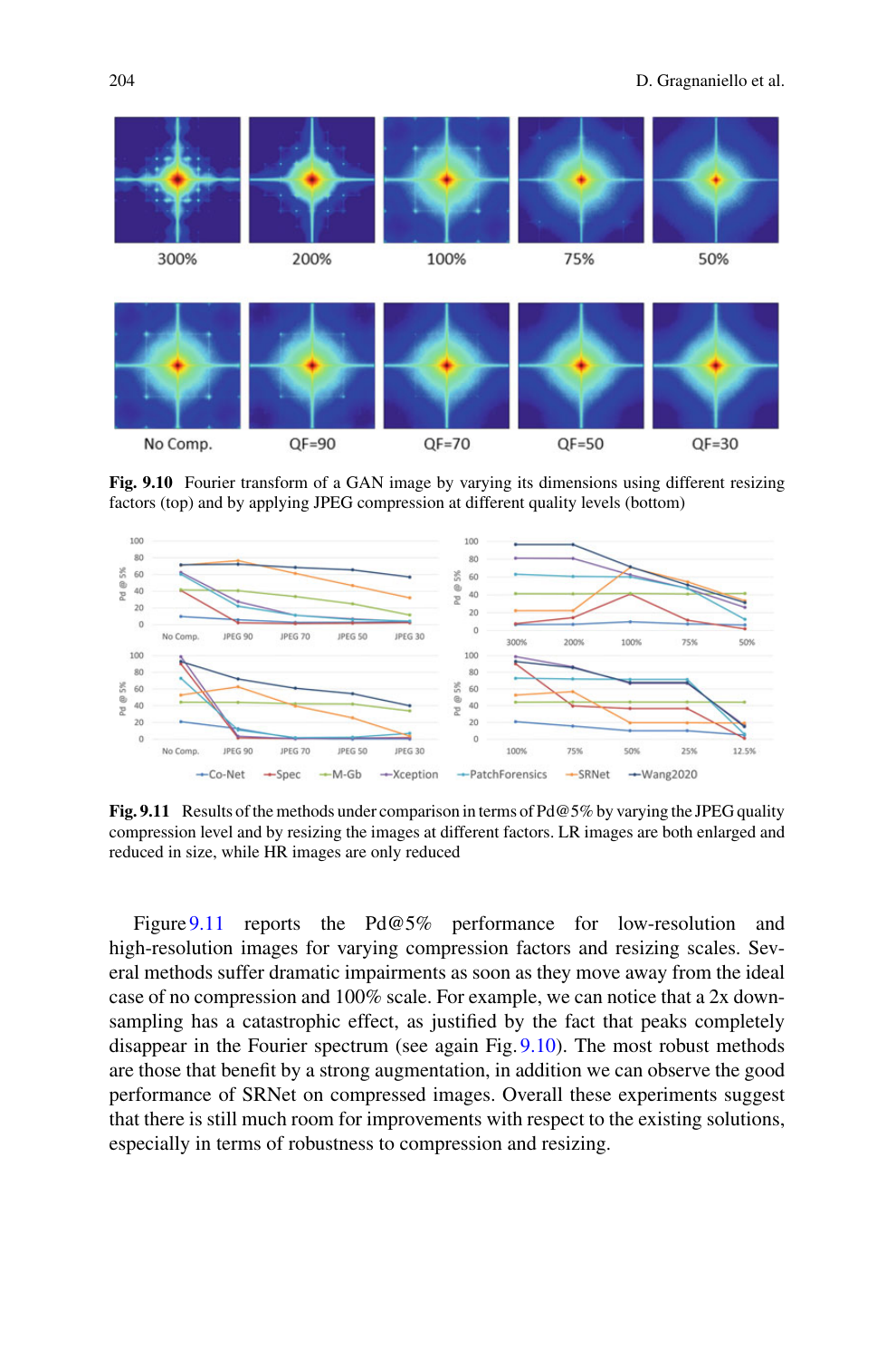#### **9.9 Further Analyses on GAN Detection**

In this section we want to further investigate the performance of a good solution for GAN detection so as to identify the key ingredients of the most promising solutions. We consider as baseline the method proposed in [\[54](#page-20-16)], given the very good performance shown in the previous experiments, and introduce the following variations: remove Imagenet pre-training (no-pretrain), include an initial layer for residual extraction as often performed in image forensics strategies [\[52\]](#page-20-0) (residual), do not perform down-sampling in the first layer as suggested by [\[5\]](#page-18-13) (no-down), perform a stronger augmentation (strong-aug) by including Gaussian noise adding, geometric transformations, cut-out, and brightness and contrast changes. In addition, for the no-down variant, we also change the backbone network and replace ResNet50 with Xception (Xception no-down) and Efficient-B4 (Efficient no-down).

Results for the various metrics are shown in Fig. [9.12,](#page-14-0) while Fig. [9.13](#page-15-0) shows results in terms of Pd@5% as a function of compression level and scaling factor. We can notice that the solution that avoids down-sampling in the first block of the architecture is very promising also in presence of resizing and compression. Instead no significant improvement can be observed by adopting strong augmentation or changing the backbone network. Note also the importance of the pre-training step on imagenet especially to gain robustness to resizing and compression.

Finally, in Table [9.2](#page-15-1) we show the results for the baseline and the best variant over all the different GAN architectures, also including ProGAN that was used in the training step. We can notice that the best variant (no-down) provides an average gain of about 15% in terms of accuracy and 14% in terms of Pd@5%. Overall accuracy is always above 90% irrespective of the type of architecture. Finally, we added a further experiment by adopting 23 StyleGAN2 different models in training. In this last case performance are almost perfect with a further consistent improvement with respect to our baseline.

These experiments confirm the importance of diversity to increase robustness, like ImageNet pre-training, as already observed in steganalysis [\[59\]](#page-20-18). For the same



<span id="page-14-0"></span>**Fig. 9.12** Results of the baseline (Wang2020) and its variants in terms of AUC, Accuracy, Pd@5% and Pd@1% for variants of Wang2020 on low-resolution (top) and high-resolution images (bottom)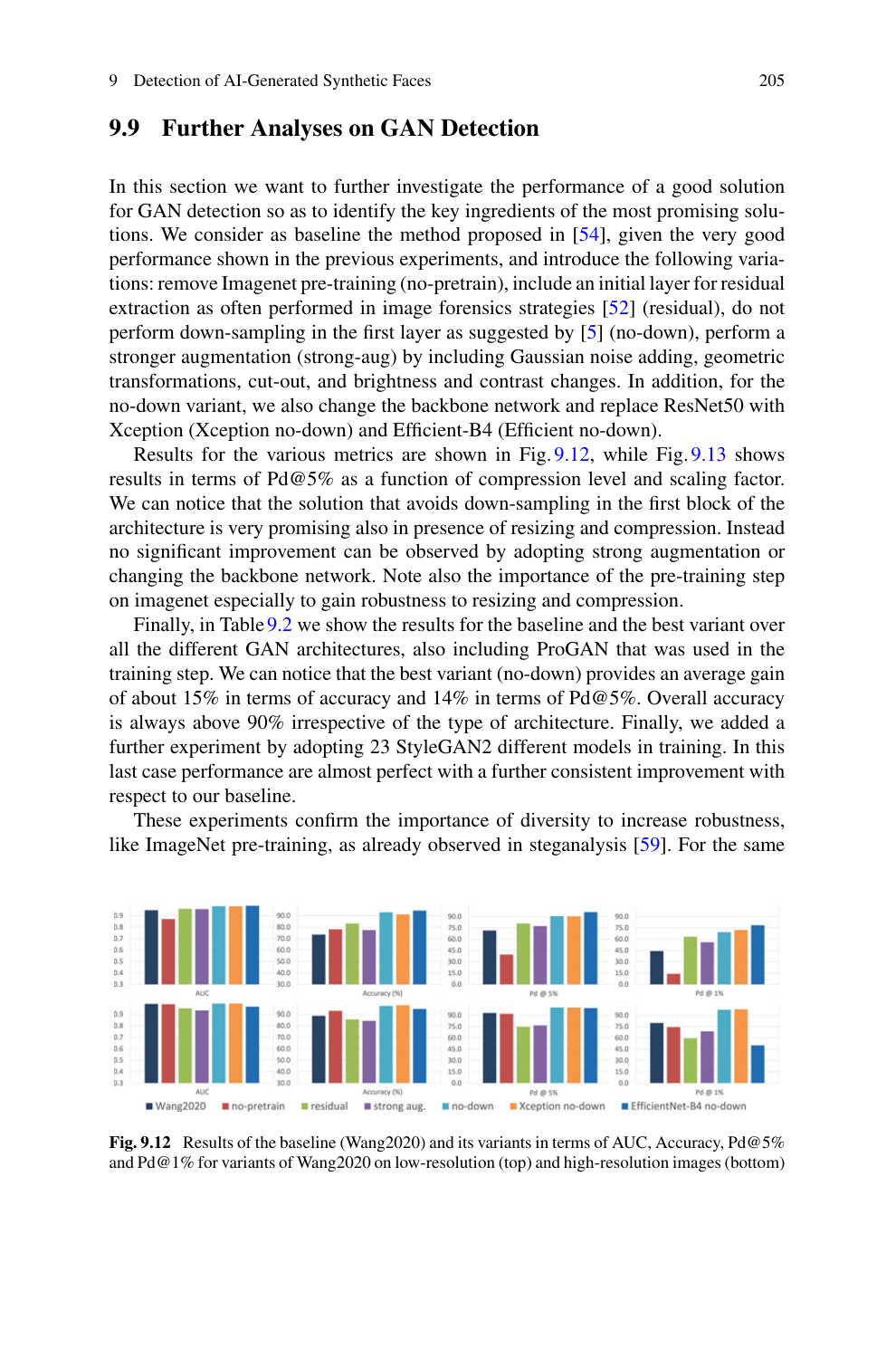

<span id="page-15-0"></span>**Fig. 9.13** Results of the baseline (Wang2020) and its variants in terms of Pd@5% by varying the JPEG quality compression level and by resizing the images at different factors. LR images are both enlarged and reduced in size, while HR images are only reduced

<span id="page-15-1"></span>**Table 9.2** Accuracy and Pd@5% for the baseline and the best variant that avoids down-sampling in the first block

| Accuracy/Pd@5% |                | Wang2020<br>(baseline) | Best variant<br>$(no-down)$ | On StyleGAN2<br>$(no-down)$ |
|----------------|----------------|------------------------|-----------------------------|-----------------------------|
| Low res.       | ProGAN         | 99.3/100.0             | 94.7/100.0                  | 99.8/100.0                  |
|                | StyleGAN       | 75.9/73.9              | 93.7/93.1                   | 99.9/100.0                  |
|                | StyleGAN2      | 71.5/69.0              | 92.2/88.8                   | 99.9/100.0                  |
|                | BigGAN         | 59.2/45.2              | 93.5/92.0                   | 96.5/99.4                   |
|                | CycleGAN       | 77.4/80.5              | 90.3/81.5                   | 96.5/99.5                   |
|                | <b>StarGAN</b> | 84.3/89.4              | 94.5/97.6                   | 99.9/100.0                  |
|                | RelGAN         | 63.6/56.0              | 92.8/86.6                   | 99.7/100.0                  |
|                | GauGAN         | 82.5/86.3              | 93.6/93.5                   | 90.8/97.1                   |
| High res.      | ProGAN         | 99.7/100.0             | 97.1/100.0                  | 99.7/100.0                  |
|                | StyleGAN(Cel.) | 99.3/100.0             | 97.1/100.0                  | 99.7/100.0                  |
|                | StyleGAN(FFHQ) | 82.6/93.7              | 96.6/98.7                   | 99.7/100.0                  |
|                | StyleGAN2      | 73.2/78.1              | 96.9/99.6                   | 99.7/100.0                  |

reason, image pre-processing like resizing to match the input size of the CNN should be avoided. In fact, just like other forensics applications, the useful information lays in pixel-level patterns spread all over the image. If size reduction is necessary, cropping should always be preferred to resizing both during the training and test phase. Along this same direction, the no-down variant is very promising and suggests to work on full-resolution end-to-end processing to design better and more robust detectors, as also proposed in [\[37](#page-19-20)] for image forgery detection. More importantly, they shed some lights on the needs for well-designed evaluation protocols to assess the generalization capabilities of AI-generated image detectors in real-world scenarios.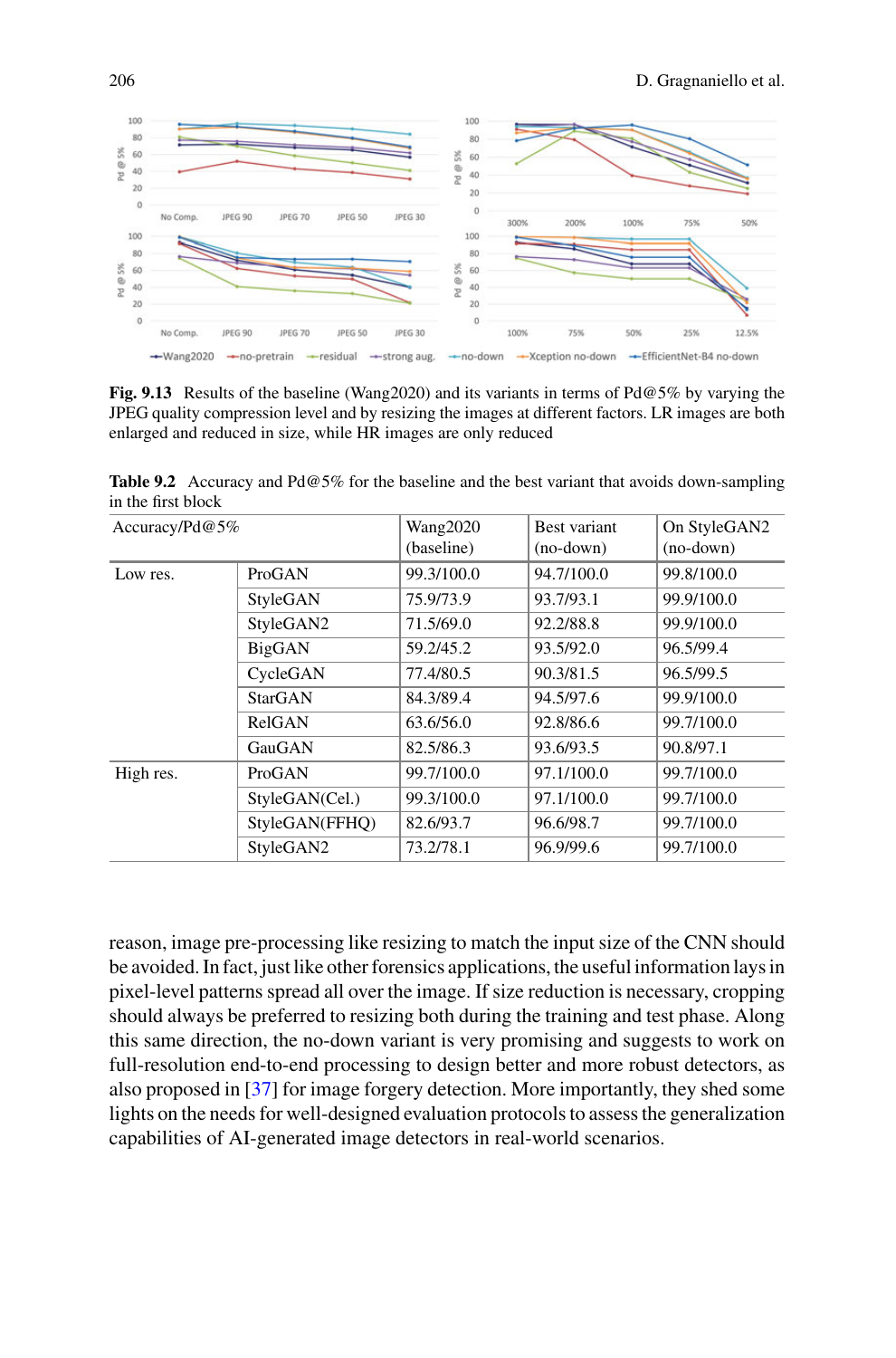#### **9.10 Open Challenges**

The advent of deep learning has given extraordinary impulse to both face manipulation methods and forensic detection tools. We have seen that successful detectors rely on inconsistencies at different levels, looking for both hidden and visible artifacts. One first important observation is that visual imperfections on faces will likely disappear soon. Newer GAN architectures [\[28](#page-19-3)] already improved upon this aspect by producing faces with even more details and highly realistic. Thus, relying exclusively on these traces could be a losing strategy in the long term. Turning to generic deep learning based-solutions, the main technical issue is probably the inability to adapt to situations not seen in the training phase. Misalignment between training and test, compression, and resizing are all sources of serious impairments and, at the same time, highly realistic scenarios for real-world applications. Also, to deal with the rapid advances in manipulation technology, deep networks should be able to adapt readily to new manipulations, without a full re-training, which may be simply impossible for lack of training data or entail catastrophic forgetting phenomena.

A more fundamental problem is the two-player nature of this research which is common to many security-related fields. In fact, detection algorithms must confront with the capacity of an adversary to fool them. This means that new solutions are needed in order to cope with unforeseen attacks. This applies to any type of classifier and is also very well known in forensics, where many counter-forensics methods have been proposed in the literature in order to better understand weaknesses of current approaches and help to improve them over time.

In the following, we analyze some works that have shown the vulnerabilities of GAN detectors to different types of threats.

- *Adding adversarial perturbations.* It is well known, from the object recognition field, that suitable slight perturbations can induce misclassification [\[50\]](#page-20-19). Following this path, in [\[7](#page-18-14)] it has been investigated the robustness of GAN detectors to imperceptible noise both in a white-box and in a black-box scenario. The authors show that it is possible to generate appropriate adversarial perturbations so as to misclassify fake images as real (see Fig. [9.14\)](#page-17-0), but also the opposite. In addition, they show that the attack can survive JPEG compression. Interestingly, it is also possible to design an effective strategy in a black-box threat model when the adversary does not have perfect knowledge of the classifier but is aware about the type of classifier. A similar analysis is conducted in  $[19]$ , where adversarial attacks are designed to fool co-occurrence-based GAN detectors.
- *Removing GAN fingerprints.* Instead of adding noise, one can take a different perspective and remove the specific fingerprints that are used to discriminate GAN images from real ones. This approach is pursued in [\[43](#page-20-20)], where an autoencoderbased strategy is proposed, that is trained using only real faces and is able to remove the high-frequency components that correspond to the fingerprints of the models used to generate synthetic images. At test time the autoencoder takes as input synthetic face images and modifies them so as to spoof GAN detection systems.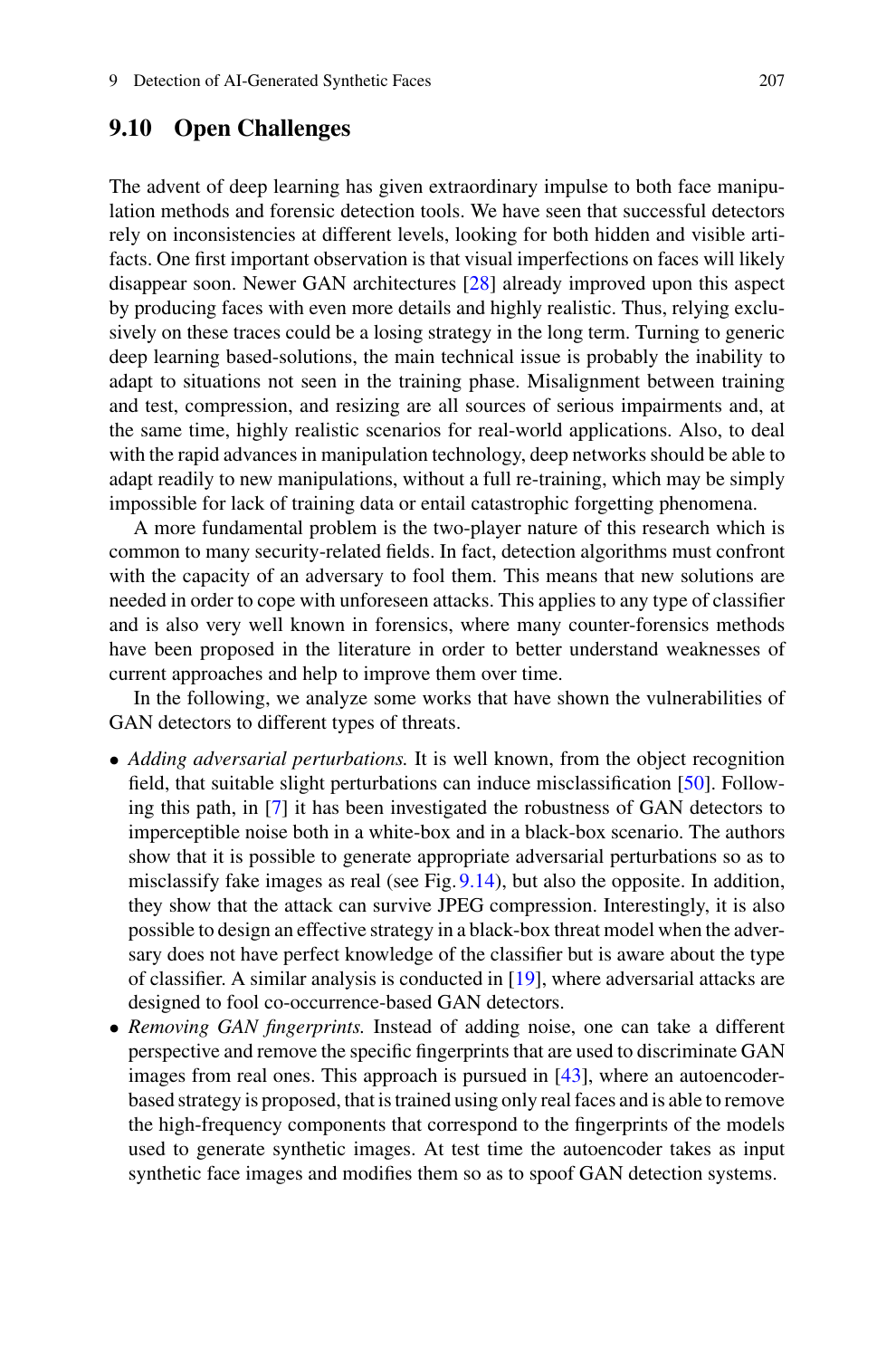

<span id="page-17-0"></span>**Fig. 9.14** A small and imperceptible adversarial perturbation can be added to the synthetic face image in order to fool the detector

• *Inserting camera fingerprints.* Another possible direction to attack GAN detectors is to insert the specific camera traces that characterize real images. In fact, real images are characterized by their own device and model fingerprints, as explained before. Such differences are important to carry out camera model identification from image content but can also be used to better highlight anomalies caused by image manipulations  $[52]$ . In  $[13]$  it is proposed a targeted black-box attack that is based on a GAN architecture, able to insert specific real camera traces in a synthetic images. In this way it is possible not only to fool a GAN detector without any prior information on its architecture, but also to fool a camera model identification algorithm, that will attribute the GAN image to the targeted camera under attack.

It is worth observing that all these approaches generate face images that are visually indistinguishable from real ones. This makes clear that a good GAN detector should always taken into account possible adversarial attacks and include proper strategies to face them. Another issue for forensics deep learning-based methods is interpretability. The black-box nature of these approaches makes it difficult to understand the reason behind a certain decision. Hence it is important to develop strategies that increase the level of understanding so as to improve its design and maybe also increase robustness to possible malicious attacks.

Overall, we can conclude that AI synthetic face detection is not a trivial task and, despite the huge effort made by the scientific community, we need to develop more reliable tools, that should also include anti-forensics and adversarial attacks since these techniques are widespread and can seriously impair the detection performance. It is difficult to forecast whether detection tools will be able to ensure a good defense against a bad use of synthetic content over the web or if active protection technology will become necessary. However, we believe that developing reliable detectors that possess good features in terms of generalization and robustness can represent a first step to protect our society.

**Acknowledgements** This material is based on research sponsored by the Defense Advanced Research Projects Agency (DARPA) and the Air Force Research Laboratory (AFRL) under agreement number FA8750-20-2-1004. The U.S. Government is authorized to reproduce and distribute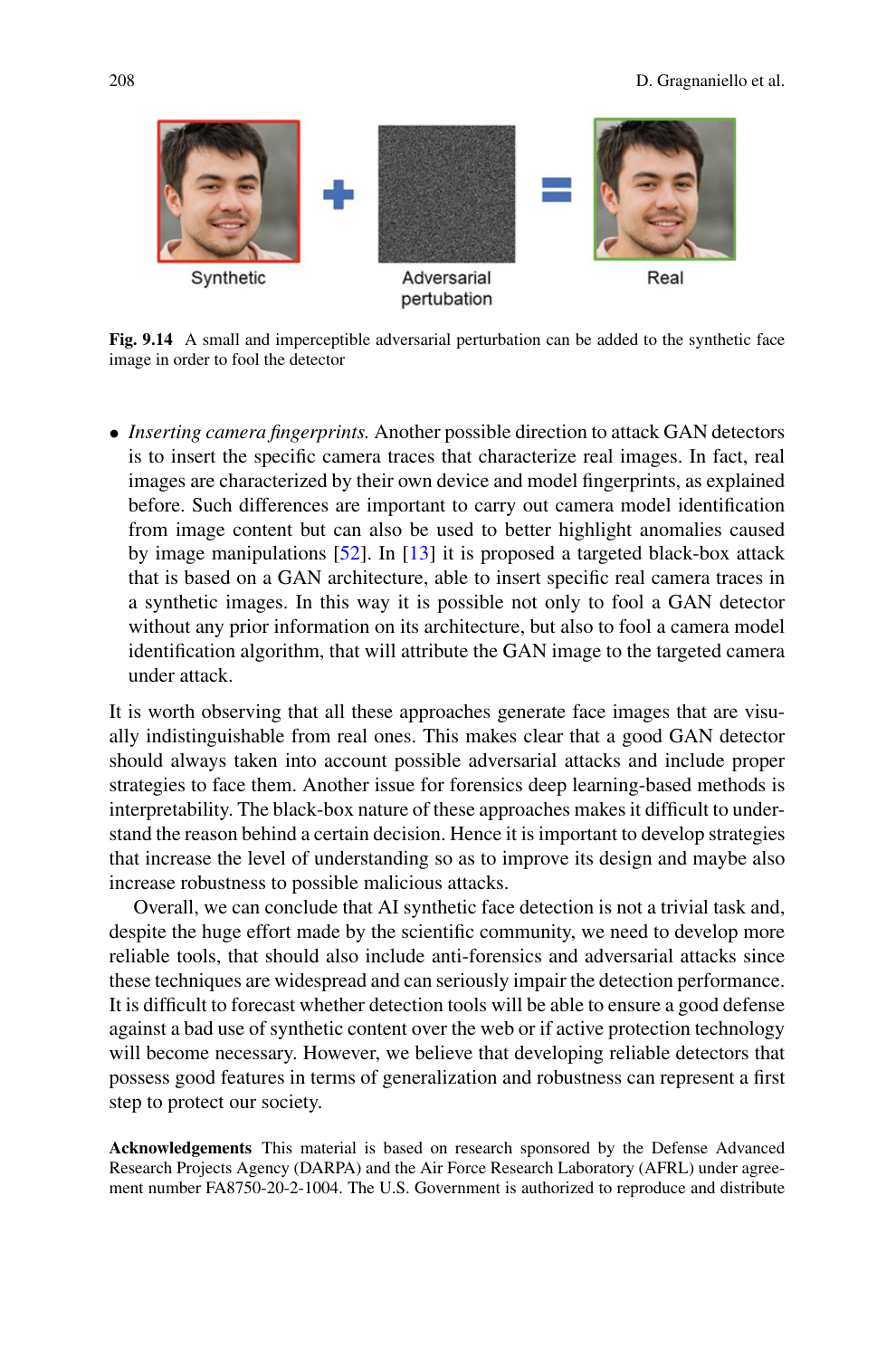reprints for Governmental purposes notwithstanding any copyright notation thereon. The views and conclusions contained herein are those of the authors and should not be interpreted as necessarily representing the official policies or endorsements, either expressed or implied, of DARPA and AFRL or the U.S. Government. This work is also supported by the PREMIER project, funded by the Italian Ministry of Education, University, and Research within the PRIN 2017 program and by a Google gift.

### **References**

- <span id="page-18-3"></span>1. Albright M, McCloskey S (2019) Source generator attribution via inversion. In: IEEE/CVF conference on computer vision and pattern recognition workshops (CVPRW), pp 96–103
- <span id="page-18-5"></span>2. Barni M, Kallas K, Nowroozi E, Tondi B (2020) CNN detection of GAN-generated face images based on cross-band co-occurrences analysis. In: IEEE international workshop on information forensics and security (WIFS), pp 1–6
- <span id="page-18-0"></span>3. Berthelot D, Schumm T, Metz L (2017) BEGAN: boundary equilibrium generative adversarial networks. arXiv preprint [arXiv:1703.10717](http://arxiv.org/abs/1703.10717)
- <span id="page-18-9"></span>4. Bonettini N, Bestagini P, Milani S, Tubaro S (2020) On the use of Benford's law to detect GAN-generated images. In: IEEE international conference on pattern recognition
- <span id="page-18-13"></span>5. Boroumand M, Chen M, Fridrich J (2019) Deep residual network for steganalysis of digital images. IEEE Trans Inform Forensics Secur 14(5):1181–1193
- <span id="page-18-12"></span>6. Brock A, Donahue J, Simonyan K (2018) Large scale GAN training for high fidelity natural image synthesis. In: International conference on learning representations (ICLR)
- <span id="page-18-14"></span>7. Carlini N, Farid H (2020) Evading deepfake-image detectors with white- and black-box attacks. In: IEEE/CVF conference on computer vision and pattern recognition workshops (CVPRW), pp 2804–2813
- <span id="page-18-11"></span>8. Chai L, Bau D, Lim SN, Isola P (2020) What makes fake images detectable? Understanding properties that generalize. In: European conference on computer vision (ECCV). Springer, pp 103–120
- <span id="page-18-2"></span>9. Chen M, Fridrich J, Goljan M, Lukás J (2008) Determining image origin and integrity using sensor noise. IEEE Trans Inform Forensics Secur 3(1):74–90
- <span id="page-18-8"></span>10. Choi Y, Choi M, Kim M, Ha JW, Kim S, Choo J (2018) StarGAN: unified generative adversarial networks for multi-domain image-to-image translation. In: IEEE/CVF conference on computer vision and pattern recognition (CVPR), pp 8789–8797
- <span id="page-18-6"></span>11. Chollet F (2017) Xception: Deep learning with depthwise separable convolutions. In: IEEE/CVF conference on computer vision and pattern recognition (CVPR)
- <span id="page-18-4"></span>12. Cozzolino D, Poggi G, Verdoliva L (2017) Recasting residual-based local descriptors as convolutional neural networks: an application to image forgery detection. In: ACM workshop on information hiding and multimedia security, pp 1–6 (2017)
- <span id="page-18-15"></span>13. Cozzolino D, Thies J, Roessler A, Niessner M, Verdoliva L (2019) SpoC: spoofing camera fingerprints. In: IEEE CVPR Workshops, June 2021
- <span id="page-18-10"></span>14. Cozzolino D, Thies J, Rössler A, Riess C, Nießner M, Verdoliva L (2018) ForensicTransfer: weakly-supervised domain adaptation for forgery detection. arXiv preprint [arXiv:1812.02510](http://arxiv.org/abs/1812.02510)
- <span id="page-18-7"></span>15. Dang H, Liu F, Stehouwer J, Liu X, Jain A (2020) On the detection of digital face manipulation. In: IEEE/CVF conference on computer vision and pattern recognition (CVPR), pp 5781–5790
- <span id="page-18-1"></span>16. Durall R, Keuper M, Keuper J (2020) Watch your up-convolution: CNN based generative deep neural networks are failing to reproduce spectral distributions. In: IEEE/CVF conference on computer vision and pattern recognition (CVPR)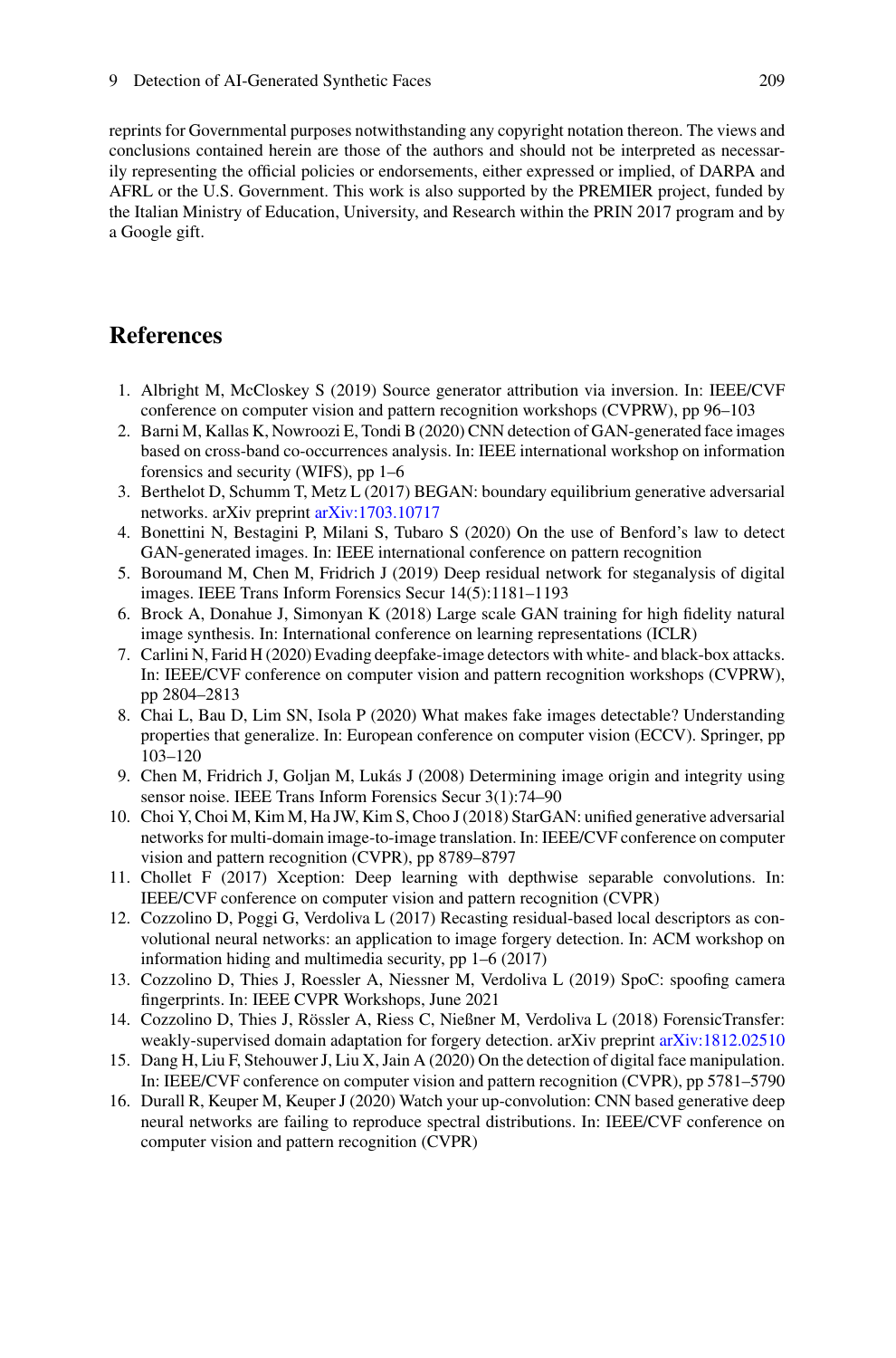- <span id="page-19-16"></span>17. Dzanic T, Shah K, Witherden F (2020) Fourier spectrum discrepancies in deep network generated images. In: Conference on neural information processing systems (NeurIPS)
- <span id="page-19-5"></span>18. Frank J, Eisenhofer T, Schönherr L, Fischer A, Kolossa D, Holz T (2020) Leveraging frequency analysis for deep fake image recognition. In: IEEE/CVF conference on computer vision and pattern recognition (CVPR)
- <span id="page-19-21"></span>19. Goebel M, Manjunath B (2020) Adversarial attacks on co-occurrence features for GAN detection. arXiv preprint [arXiv:2009.07456](http://arxiv.org/abs/2009.07456)
- <span id="page-19-0"></span>20. Goodfellow I, Pouget-Abadie J, Mirza M, Xu B, Warde-Farley D, Ozair S, Courville A, Bengio Y (2014) Generative adversarial nets. In: Conference in neural information processing systems (NIPS)
- <span id="page-19-19"></span>21. Gragnaniello D, Cozzolino D, Marra F, Poggi G (2021) Verdoliva L (2021) Are GAN generated images easy to detect? IEEE international conference on multimedia and expo (ICME), A critical analysis of the state-of-the-art. In
- <span id="page-19-12"></span>22. Han X, Ji Z, Wang W (2020) Low resolution facial manipulation detection. In: IEEE international conference on visual communications and image processing (VCIP), pp 431–434
- <span id="page-19-11"></span>23. Hu S, Li Y, Lyu S (2020) Exposing GAN-generated faces using inconsistent corneal specular highlights. In: IEEE international conference on acoustics, speech and signal processing 2021
- <span id="page-19-15"></span>24. Jain A, Majumdar P, Singh R, Vatsa M (2020) Detecting GANs and retouching based digital alterations via DAD-HCNN. In: IEEE/CVF conference on computer vision and pattern recognition workshops (CVPRW), pp 2870–2879
- <span id="page-19-1"></span>25. Karras T, Aila T, Laine S, Lehtinen J (2018) Progressive growing of GANs for improved quality, stability, and variation. In: International conference on learning representations (ICLR)
- <span id="page-19-7"></span>26. Karras T, Aittala M, Hellsten J, Laine S, Lehtinen J, Aila T (2020) Training generative adversarial networks with limited data. In: Conference on neural information processing systems (NeurIPS)
- <span id="page-19-2"></span>27. Karras T, Laine S, Aila T (2019) A style-based generator architecture for generative adversarial networks. In: IEEE/CVF conference on computer vision and pattern recognition (CVPR), pp 4396–4405
- <span id="page-19-3"></span>28. Karras T, Laine S, Aittala M, Hellsten J, Lehtinen J, Aila T (2020) Analyzing and improving the image quality of StyleGAN. In: IEEE/CVF conference on computer vision and pattern recognition (CVPR), pp 8110–8119
- <span id="page-19-17"></span>29. Khodabakhsh A, Ramachandra R, Raja K, Wasnik P, Busch C (2018) Fake face detection methods: Can they be generalized? In: International conference of the biometrics special interest group (BIOSIG), pp 1–6
- <span id="page-19-9"></span>30. Kingma DP, Dhariwal P (2018) Glow: generative flow with invertible  $1 \times 1$  convolutions. In: Conference on neural information processing systems (NIPS), pp 10236–10245
- <span id="page-19-13"></span>31. Li H, Li B, Tan S, Huang J (2020) Detection of deep network generated images using disparities in color components. Signal Process 174
- <span id="page-19-8"></span>32. Liu M, Ding Y, Xia M, Liu X, Ding E, Zuo W, Wen S (2019) STGAN: a unified selective transfer network for arbitrary image attribute editing. In: IEEE/CVF conference on computer vision and pattern recognition (CVPR), pp 3673–3682
- <span id="page-19-6"></span>33. Liu Z, Luo P, Wang X, Tang X (2015) Deep learning face attributes in the wild. In: International conference on computer vision (ICCV)
- <span id="page-19-10"></span>34. Lukas J, Fridrich J, Goljan M (2006) Digital camera identification from sensor pattern noise. IEEE Trans Inform Forensics Secur 1(2):205–214
- <span id="page-19-14"></span>35. Marra F, Gragnaniello D, Cozzolino D, Verdoliva L (2018) Detection of GAN-generated fake images over social networks. In: IEEE conference on multimedia information processing and retrieval (MIPR)
- <span id="page-19-4"></span>36. Marra F, Gragnaniello D, Verdoliva L, Poggi G (2019) Do GANs leave artificial fingerprints? In: IEEE conference on multimedia information processing and retrieval (MIPR), pp 506–511
- <span id="page-19-20"></span>37. Marra F, Gragnaniello D, Verdoliva L, Poggi G (2020) A full-image full-resolution end-toend-trainable CNN framework for image forgery detection. IEEE Access 8
- <span id="page-19-18"></span>38. Marra F, Saltori C, Boato G, Verdoliva L (2019) Incremental learning for the detection and classification of GAN-generated images. In: IEEE international workshop on information forensics and security (WIFS)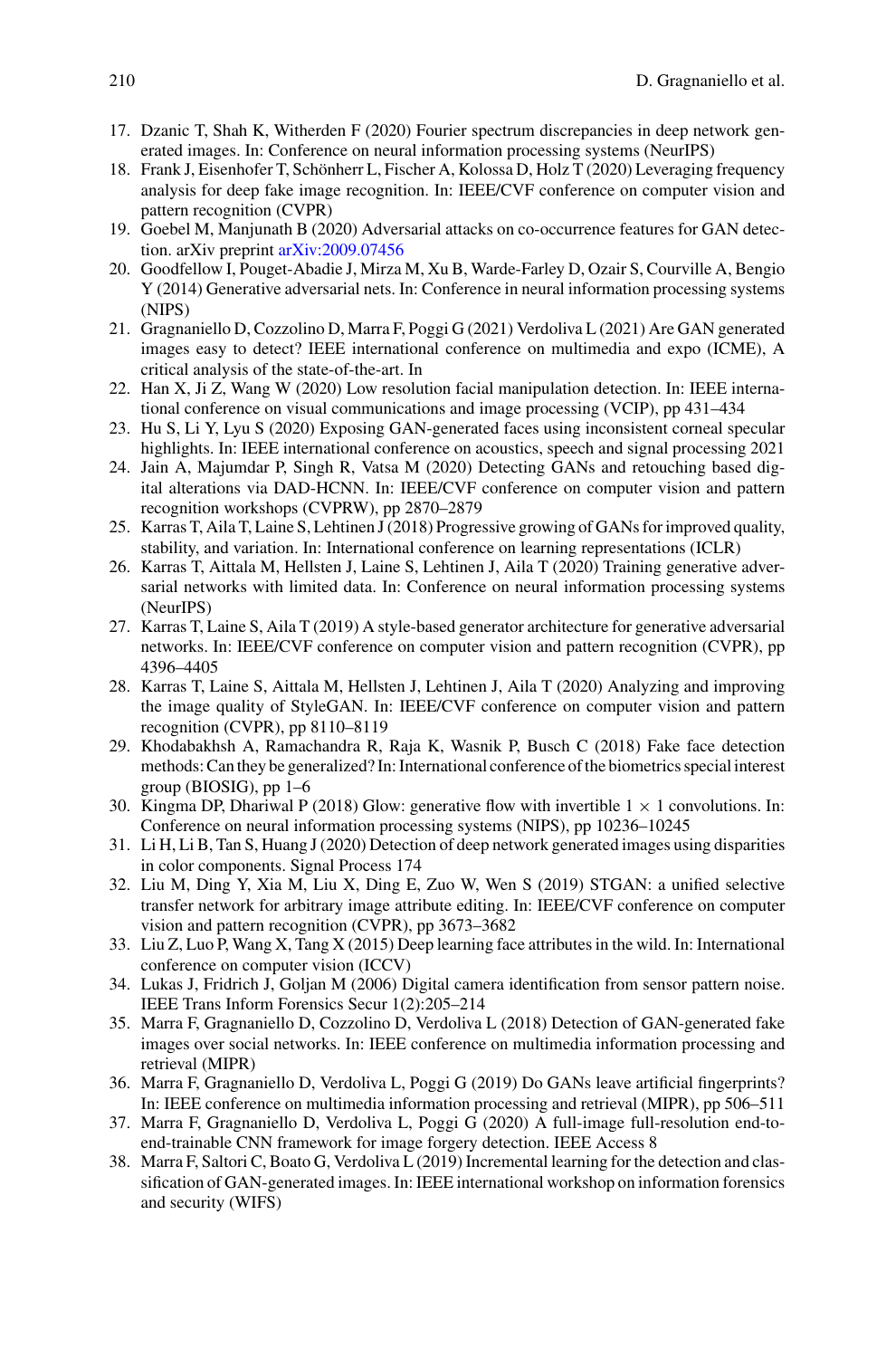- <span id="page-20-6"></span>39. Matern F, Riess C, Stamminger M (2019) Exploiting visual artifacts to expose deepfakes and face manipulations. In: IEEE winter applications of computer vision workshops (WACVW), pp 83–92
- <span id="page-20-8"></span>40. McCloskey S, Albright M (2019) Detecting GAN-generated imagery using saturation cues. In: IEEE international conference on image processing (ICIP)
- <span id="page-20-13"></span>41. Mi Z, Jiang X, Sun T, Xu K (2020) GAN-generated image detection with self-attention mechanism against GAN generator defect. IEEE J Sel Top Signal Process 14(5):969–981
- <span id="page-20-9"></span>42. Nataraj L, Mohammed T, Manjunath B, Chandrasekaran S, Flenner A, Bappy J, Roy-Chowdhury A (2019) Detecting GAN generated fake images using co-occurrence matrices. In: IS&T Electronic imaging, media watermarking, security, and forensics, pp 532–1–532–7
- <span id="page-20-20"></span>43. Neves JC, Tolosana R, Vera-Rodriguez R, Lopes V, Proena H, Fierrez J (2020) GANprintR: improved fakes and evaluation of the state of the art in face manipulation detection. IEEE J Sel Top Signal Process 14(5):1038–1048
- <span id="page-20-17"></span>44. Park T, Liu MY, Wang T-C, Zhu J-Y (2019) Semantic image synthesis with spatially-adaptive normalization. In: IEEE/CVF conference on computer vision and pattern recognition (CVPR), pp 2337–2346
- <span id="page-20-12"></span>45. Pei K, Cao Y, Yang J, Jana S (2017) Deepxplore: automated whitebox testing of deep learning systems. In: 26th symposium on operating systems principles, pp 1–18
- <span id="page-20-1"></span>46. Perarnau G, van de Weijer J, Raducanu B, Álvarez J (2016) Invertible conditional GANs for image editing. In: NIPS workshop on adversarial training
- <span id="page-20-14"></span>47. Qian Y, Yin G, Sheng L, Chen Z, Shao J (2020) Thinking in frequency: face forgery detection by mining frequency-aware clues. In: European conference on computer vision (ECCV), pp 86–103
- <span id="page-20-10"></span>48. Rössler A, Cozzolino D, Verdoliva L, Riess C, Thies J, Nießner M (2019) FaceForensics++: learning to detect manipulated facial images. In: International conference on computer vision (ICCV)
- <span id="page-20-4"></span>49. Shen Y, Luo P, Yan J, Wang X, Tang X (2018) Faceid-GAN: learning a symmetry three-player GAN for identity-preserving face synthesis. In: IEEE/CVF conference on computer vision and pattern recognition (CVPR), pp 821–830
- <span id="page-20-19"></span>50. Szegedy C, Zaremba W, Sutskever I, Bruna J, Erhan D, Goodfellow I, Fergus R (2014) Intriguing properties of neural networks. In: International conference on learning representations (ICLR)
- <span id="page-20-2"></span>51. Upchurch P, Gardner J, Pleiss G, Pless R, Snavely N, Bala K, Weinberger K (2017) Deep feature interpolation for image content changes. In: IEEE/CVF conference on computer vision and pattern recognition (CVPR), pp 7064–7073
- <span id="page-20-0"></span>52. Verdoliva L (2020) Media forensics and deepfakes: an overview. IEEE J Sel Top Signal Process 14(5):910–932
- <span id="page-20-11"></span>53. Wang R, Juefei-Xu F, Ma L, Xie X, Huang Y, Wang J, Liu Y (2020) FakeSpotter: a simple yet robust baseline for spotting AI-synthesized fake faces. In: International joint conference on artificial intelligence (IJCAI), pp 3444–3451
- <span id="page-20-16"></span>54. Wang SY, Wang O, Zhang R, Owens A, Efros A (2020) CNN-generated images are surprisingly easy to spot... for now. In: IEEE/CVF conference on computer vision and pattern recognition (CVPR)
- <span id="page-20-3"></span>55. Wu PW, Lin YJ, Chang H-C, Chang E, Liao SW (2019) RelGAN: multi-domain image-toimage translation via relative attributes. In: IEEE international conference on computer vision (ICCV)
- <span id="page-20-15"></span>56. Xuan X, Peng B, Wang W, Dong J (2019) On the generalization of GAN image forensics. In: Chinese conference on biometric recognition, pp 134–141
- <span id="page-20-7"></span>57. Yang X, Li Y, Qi H, Lyu S (2019) Exposing GAN-synthesized faces using landmark locations. In: ACM workshop on information hiding and multimedia security, pp 113–118
- <span id="page-20-5"></span>58. Yao G, Yuan Y, Shao T, Zhou K (2020) Mesh guided one-shot face reenactment using graph convolutional networks. In: ACM international conference on multimedia, pp 1773–1781
- <span id="page-20-18"></span>59. Yousfi Y, Butora J, Khvedchenya E, Fridrich J (2020) ImageNet pre-trained CNNs for JPEG Steganalysis. In: IEEE international workshop on information forensics and security (WIFS), pp 1–6